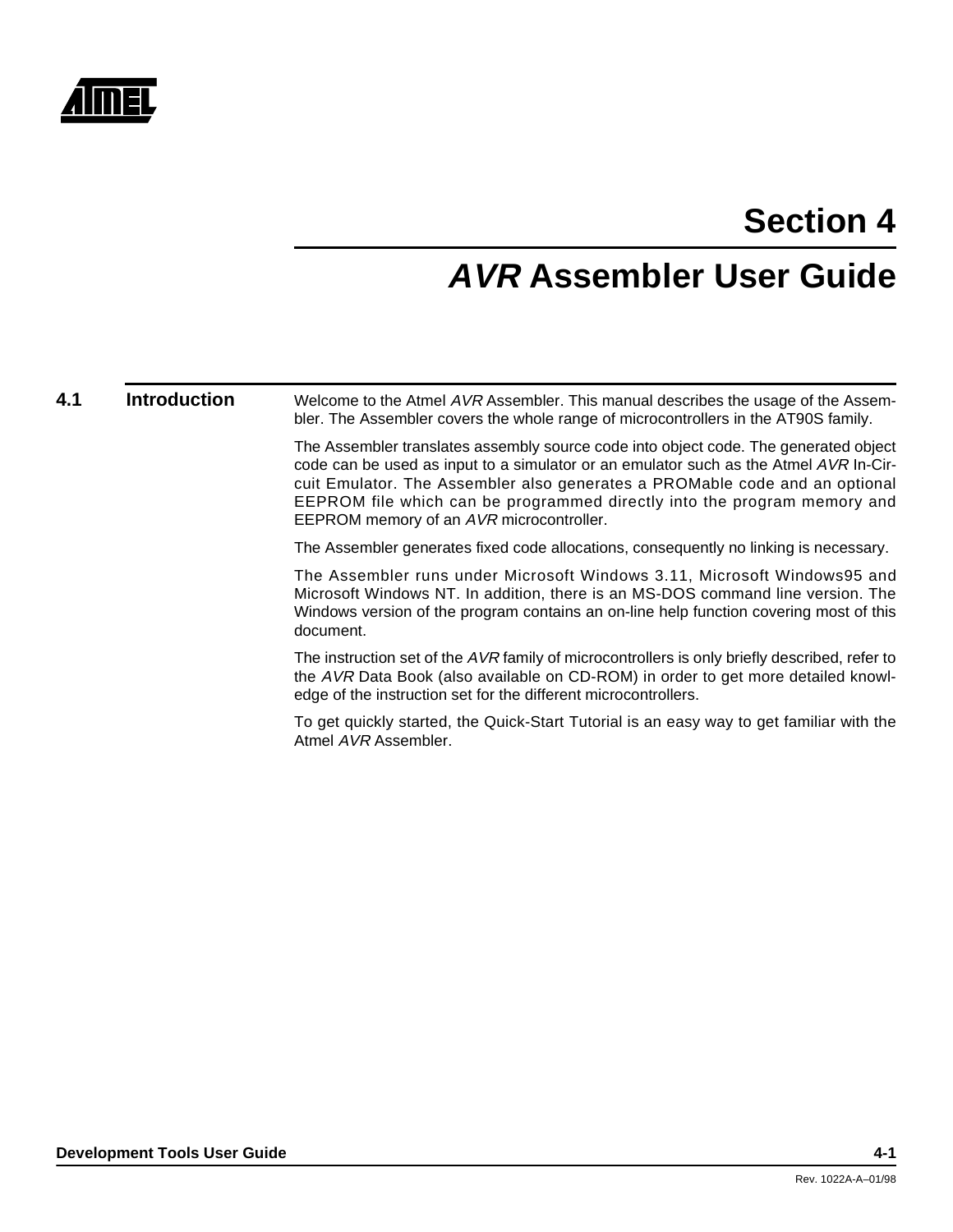**4.2 Assembler Quick Start Tutorial** This tutorial assumes that the  $AVR$  Assembler and all program files that come with it are properly installed on your computer. Please refer to the installation instructions 4.2.1 Getting Started Start the AVR Assembler. By selecting "File → Open" from the menu or by clicking E on the toolbar, open the file "tutor1.asm". This loads the assembly file into the Editor window. Read the program header and take a look at the program but do not make any changes yet. **4.2.2 Assembling Your First File** Once you have had a look at the program, select Assemble from the menu. A second window (the Message window) appears, containing a lot of error messages. This window will overlap the editor window, so it is a good idea to clean up your work space on

the screen. Select the Editor window containing the program code, and select "Window  $\rightarrow$  Tile Horizontal" from the menu. It is useful to have the Editor window larger than the Message window, so move the top of the Message window down a bit, and follow with the bottom of the Editor window. Your screen should look like this:

| <b>MA</b> wavrasm                                                                                                                                                                             | $-02 \times$                          |
|-----------------------------------------------------------------------------------------------------------------------------------------------------------------------------------------------|---------------------------------------|
| Fie Edit Search Assemble Options Window Help<br>四略性<br>a<br>ß.                                                                                                                                |                                       |
| TUTOR1.ASM                                                                                                                                                                                    | <b>EDX</b>                            |
| * Number of cycles<br>: $8/9$ ( $\sin/\max$ )                                                                                                                                                 |                                       |
| :* Low reqisters used<br>$:$ Hone<br>:* High registers used :4 (AH, AL, BH, BL)                                                                                                               |                                       |
| :<br>$-3646$                                                                                                                                                                                  |                                       |
| : ***** Subroutine Register Variables                                                                                                                                                         |                                       |
| .def<br>AL.<br>$=$ r16                                                                                                                                                                        |                                       |
| λH<br>$= 17$<br>de f<br>det<br>BI.<br>$=18$                                                                                                                                                   |                                       |
| BH<br>$-12$<br>. de E                                                                                                                                                                         |                                       |
| : ***** Code                                                                                                                                                                                  |                                       |
| comp16s:                                                                                                                                                                                      |                                       |
| BH.AH<br>:Compare low bytes<br>CD.<br>:Compare high bytes<br>BL.AL<br>CDC                                                                                                                     |                                       |
| $if B \ge A$<br>brlo<br>c16s1<br>AH.BH<br>AH=BH<br>tuov.                                                                                                                                      |                                       |
| AL.BL<br>AL=BL<br>ucov                                                                                                                                                                        |                                       |
| c16s1:<br>ret                                                                                                                                                                                 |                                       |
| $: \mathbb{M} \times$<br>:<br>:* Nain Program<br><b>. *</b><br>:* This progran calls the routine "complés" three times for comparison of<br>:* three 16 bit signed number pairs.<br><b>BY</b> | 啊                                     |
| Message                                                                                                                                                                                       | $=$ $\Box$ $\times$                   |
| Assembling 'TUTOR1.ASM'<br>Including '1200def.inc'                                                                                                                                            |                                       |
| TUTOR1.ASM(54) : error : Register RO-R31 expected                                                                                                                                             |                                       |
| TUTOR1.ASM(59) : error : Illegal argument type or count<br>TUTOR1.ASM(62) : error : Illegal argument type or count                                                                            |                                       |
| TUTOR1.ASM(96) : error : Illegal argument type or count                                                                                                                                       |                                       |
| TUTOR1.ASM(104) : error : Illegal argunent type or count<br>TUTOR1.ASM(112) : error : Illegal argunent type or count                                                                          |                                       |
| Assembly complete with 6 errors                                                                                                                                                               |                                       |
| Deleting<br>'TUTOR1.EEP'                                                                                                                                                                      |                                       |
| 'TUTOR1.OBJ'<br>Deleting<br>'TUTOR1.ROM'<br>Deleting                                                                                                                                          |                                       |
|                                                                                                                                                                                               | ₩                                     |
| $\overline{A}$                                                                                                                                                                                | <b>NUM</b><br>Ln <sub>1</sub><br>Col1 |
|                                                                                                                                                                                               |                                       |

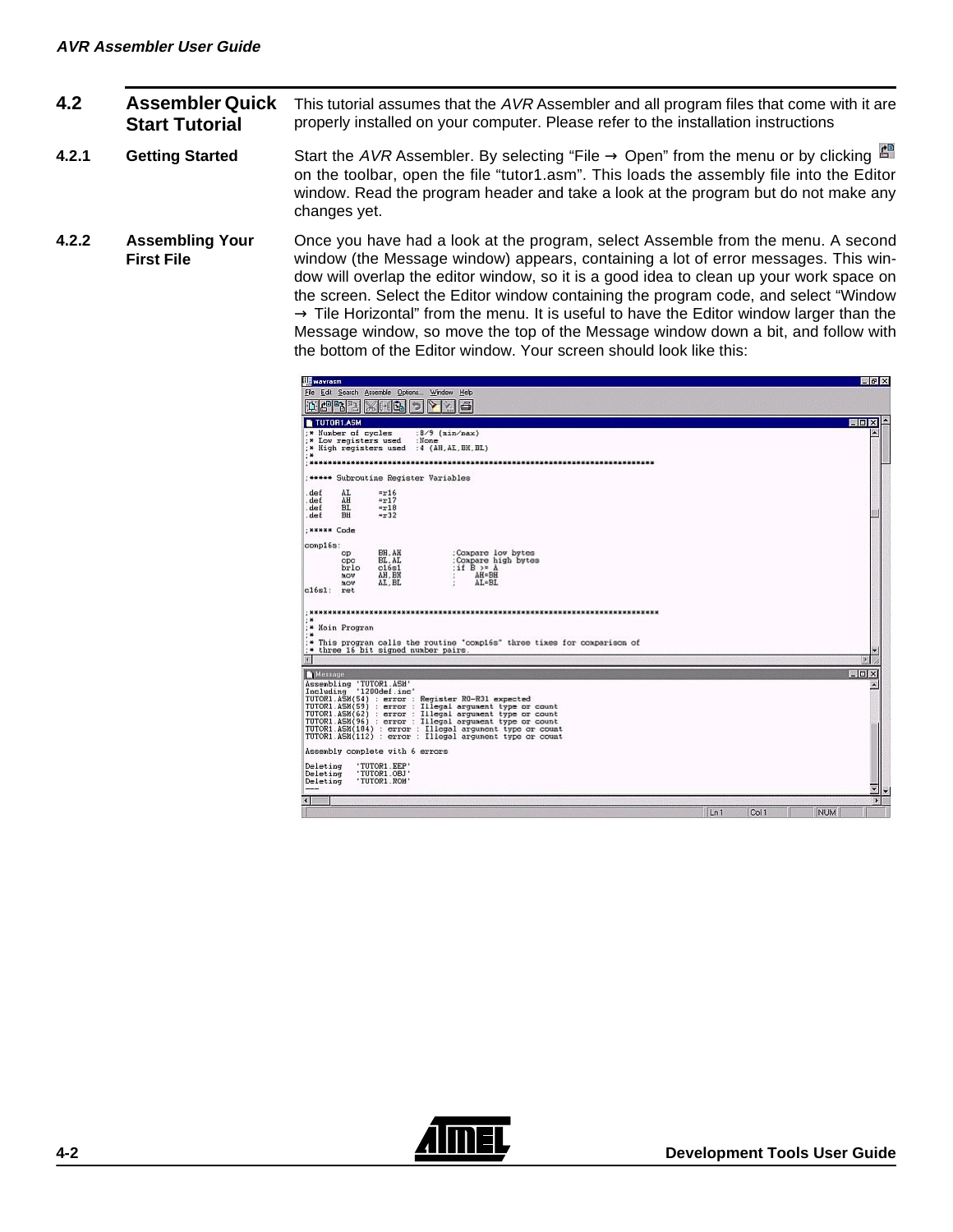# **4.2.3 Finding and Correcting Errors**

From the looks of the Message window, it seems that you have attempted to assemble a program with lots of bugs. To get any further, the errors must be found and corrected. Point to the first error message in the Message window (the one reported to be on line 54) and press the left mouse button. Notice that in the Editor window, a red vertical bar is displayed all over line 54. The error message says that only registers R0 to R31 can be assigned variable names. That is true since the  $AVR$  has exactly 32 General Purpose working registers numbered R0-R31, and "tutor1.asm" tries to assign a name to register 32. See the figure below.

| <b>III</b> wayrasm   |                     |                                                    |                                                                                                                    |                  |
|----------------------|---------------------|----------------------------------------------------|--------------------------------------------------------------------------------------------------------------------|------------------|
|                      |                     |                                                    | File Edit Search Assemble Options Window Help                                                                      |                  |
|                      | e ra                | $X$ M $E$                                          | a<br>Ð<br>IV.                                                                                                      |                  |
|                      |                     |                                                    |                                                                                                                    |                  |
| TUTOR1.ASM           |                     |                                                    |                                                                                                                    | $ \Box$ $\times$ |
|                      | :* Number of cycles | :* Low reqisters used :None                        | $:8/9$ (min/nax)                                                                                                   | ۰                |
| :                    |                     |                                                    | :* High registers used :4 (AH, AL, BH, BL)                                                                         |                  |
| *****                |                     |                                                    | ***************                                                                                                    |                  |
|                      |                     |                                                    | :***** Subroutine Register Variables                                                                               |                  |
| .def                 | AL.                 | $=$ r16                                            |                                                                                                                    |                  |
| .def<br>det          | λH<br>BL            | $=$ $x17$<br>$-18$                                 |                                                                                                                    |                  |
| . det                | EН                  | $-232$                                             |                                                                                                                    |                  |
| : NXNXW Code         |                     |                                                    |                                                                                                                    |                  |
| comp16s:             |                     |                                                    |                                                                                                                    |                  |
|                      | $c_{D}$             | BH.AH                                              | :Compare low bytes                                                                                                 |                  |
|                      | CDC.<br>brlo        | BL.AL<br>c16s1                                     | :Compare high bytes<br>$if B \ge A$                                                                                |                  |
|                      | NOV<br>ucov         | AH.BH<br>AL BL                                     | $\Lambda$ H = BH<br>$AL = BL$                                                                                      |                  |
| c16sl:               | ret                 |                                                    |                                                                                                                    |                  |
|                      |                     |                                                    |                                                                                                                    |                  |
| : 36                 |                     |                                                    |                                                                                                                    |                  |
| : ₩                  | :* Main Program     |                                                    |                                                                                                                    |                  |
|                      |                     |                                                    | :* This program calls the routine "complés" three times for comparison of                                          |                  |
|                      |                     |                                                    | :* three 16 bit signed number pairs.                                                                               |                  |
|                      |                     |                                                    |                                                                                                                    |                  |
| Message              |                     |                                                    |                                                                                                                    | - 0 ×            |
|                      |                     | Assembling 'TUTOR1.ASM'<br>Including '1200def.inc' |                                                                                                                    |                  |
|                      |                     |                                                    | TUTOR1.ASM(54) : error : Register RO-R31 expected<br>TUTOR1.ASM(59) : error : Illegal argument type or count       |                  |
|                      |                     |                                                    | TUTOR1.ASM(62) : error : Illegal argument type or count<br>TUTOR1.ASM(96) : error : Illegal argument type or count |                  |
|                      |                     |                                                    | TUTOR1.ASM(104) : error : Illegal argunent type or count                                                           |                  |
|                      |                     |                                                    | TUTOR1.ASM(112) : error : Illegal argunent type or count                                                           |                  |
|                      |                     |                                                    | Assembly complete with 6 errors                                                                                    |                  |
| Deleting             |                     | 'TUTOR1 EEP'                                       |                                                                                                                    |                  |
| Deleting<br>Deleting |                     | 'TUTOR1.OBJ'<br>'TUTOR1.ROM'                       |                                                                                                                    |                  |
|                      |                     |                                                    |                                                                                                                    | Ξ                |
|                      |                     |                                                    |                                                                                                                    |                  |
|                      |                     |                                                    |                                                                                                                    | NUM              |

Double click on the error message in the Message window and observe that the Editor window becomes active while the cursor is positioned at the start of the line containing the error. Correct the mistake by changing "r32" to "r19" in the Editor window. One down, five to go.

Now click on the next error in the list. The message "Illegal argument type or count", tells that something is wrong with the arguments following the compare ("cp") instruction. Notice that the register named "BH" is one of the arguments, which happens to be the variable we just corrected. By clicking along on the remaining errors, it appears that the first error generated all the messages.

### **4.2.4 Reassembling** To find out whether all errors have been corrected, double click on any error (to activate the Editor window) or click inside the Editor window before you assemble once more. If you have done it all right up till now, the Message window will tell that you are crowned with success.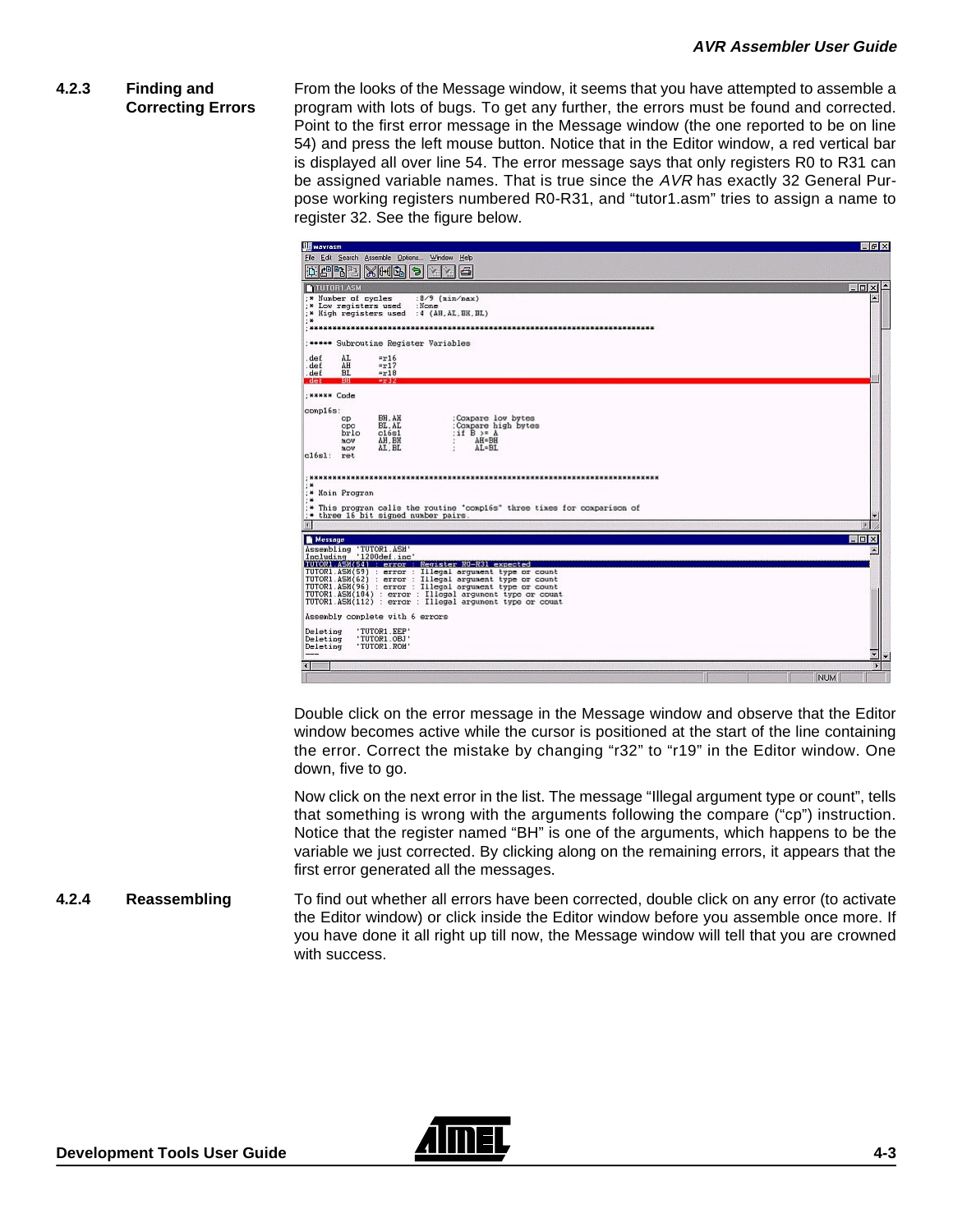**4.3 Assembler source**  The Assembler works on source files containing instruction mnemonics, labels and directives. The instruction mnemonics and the directives often take operands.

Code lines should be limited to 120 characters.

Every input line can be preceded by a label, which is an alphanumeric string terminated by a colon. Labels are used as targets for jump and branch instructions and as variable names in Program memory and RAM.

An input line may take one of the four following forms:

- 1. **[label:] directive [operands] [Comment]**
- 2. **[label:] instruction [operands] [Comment]**
- 3. **Comment**
- 4. **Empty line**

A comment has the following form:

**; [Text]**

Items placed in braces are optional. The text between the comment-delimiter (;) and the end of line (EOL) is ignored by the Assembler. Labels, instructions and directives are described in more detail later.

#### **Examples:**

| label: | EOU var1=100. | ; Set var1 to 100 (Directive)                                                  |
|--------|---------------|--------------------------------------------------------------------------------|
|        | EOU var2=200. | ; Set var2 to 200                                                              |
| test:  | rimp test     | ; Infinite loop (Instruction)                                                  |
|        |               | ; Pure comment line                                                            |
|        |               | ; Another comment line                                                         |
|        |               | ter There are no restrictions with respect to solumn placement of labels, dire |

**Note:** There are no restrictions with respect to column placement of labels, directives, comments or instructions.

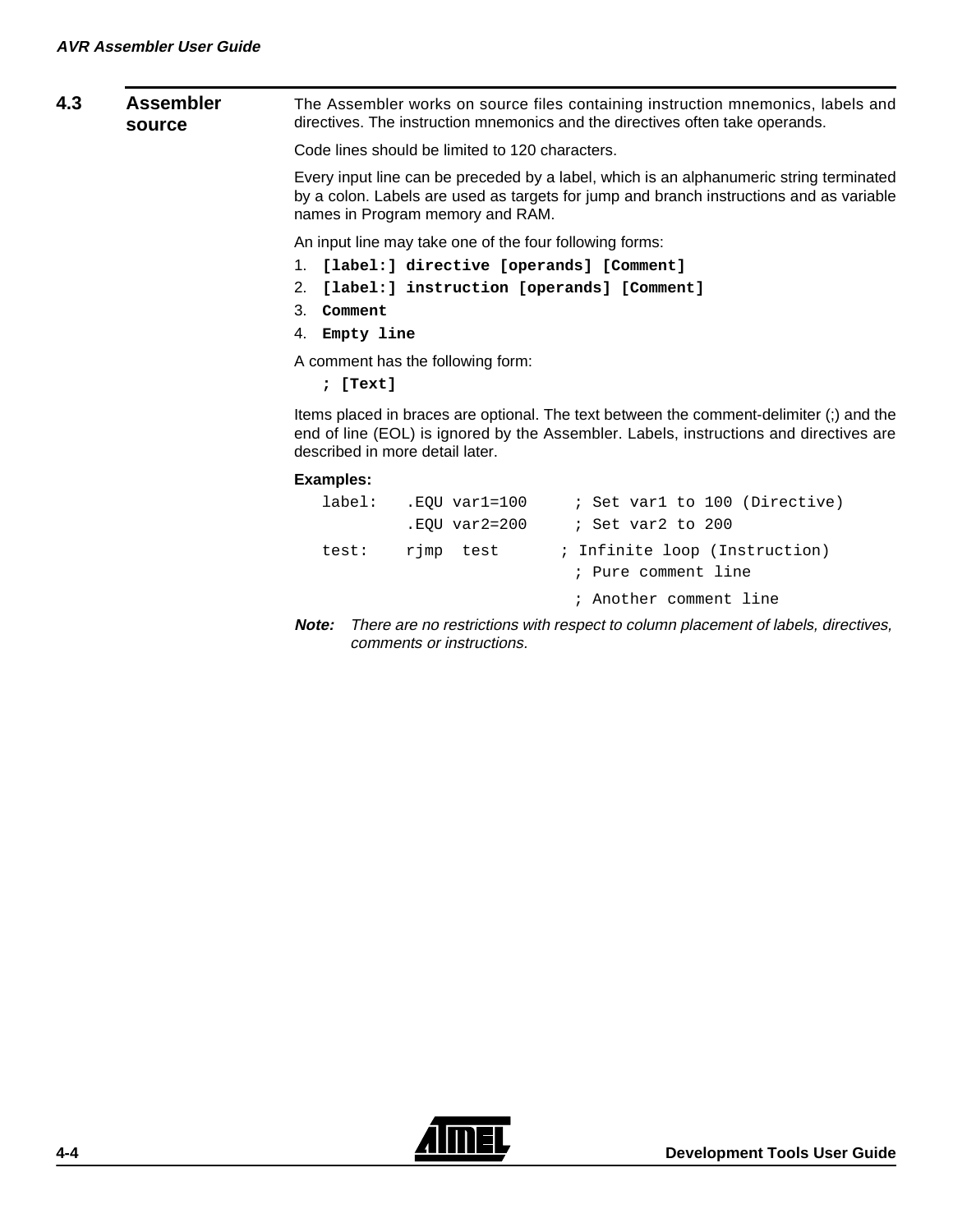# **4.4 Instruction mnemonics**

The Assembler accepts mnemonic instructions from the instruction set. A summary of the instruction set mnemonics and their parameters is given here. For a detailed description of the Instruction set, refer to the AVR Data Book.

| <b>Mnemonics</b> | <b>Operands</b>                          | <b>Description</b>            | Operation                              | <b>Flags</b>  | #Clock<br><b>Note</b> |  |  |  |
|------------------|------------------------------------------|-------------------------------|----------------------------------------|---------------|-----------------------|--|--|--|
|                  | <b>ARITHMETIC AND LOGIC INSTRUCTIONS</b> |                               |                                        |               |                       |  |  |  |
| <b>ADD</b>       | Rd, Rr                                   | Add without Carry             | $Rd \leftarrow Rd + Rr$                | Z, C, N, V, H | $\mathbf{1}$          |  |  |  |
| <b>ADC</b>       | Rd, Rr                                   | Add with Carry                | $Rd \leftarrow Rd + Rr + C$            | Z, C, N, V, H | $\mathbf{1}$          |  |  |  |
| <b>ADIW</b>      | Rd, K                                    | Add Immediate to Word         | $Rd+1:Rd \leftarrow Rd+1:Rd + K$       | Z, C, N, V    | 2                     |  |  |  |
| <b>SUB</b>       | Rd, Rr                                   | Subtract without Carry        | $Rd \leftarrow Rd$ - $Rr$              | Z, C, N, V, H | $\mathbf{1}$          |  |  |  |
| <b>SUBI</b>      | Rd, K                                    | Subtract Immediate            | $Rd \leftarrow Rd - K$                 | Z, C, N, V, H | $\mathbf{1}$          |  |  |  |
| <b>SBC</b>       | Rd, Rr                                   | Subtract with Carry           | $Rd \leftarrow Rd - Rr - C$            | Z, C, N, V, H | $\mathbf{1}$          |  |  |  |
| <b>SBCI</b>      | Rd, K                                    | Subtract Immediate with Carry | $Rd \leftarrow Rd - K - C$             | Z, C, N, V, H | $\mathbf{1}$          |  |  |  |
| <b>SBIW</b>      | Rd, K                                    | Subtract Immediate from Word  | $Rd+1:Rd \leftarrow Rd+1:Rd - K$       | Z, C, N, V    | 2                     |  |  |  |
| <b>AND</b>       | Rd, Rr                                   | Logical AND                   | $Rd \leftarrow Rd \bullet Rr$          | Z, N, V       | $\mathbf{1}$          |  |  |  |
| <b>ANDI</b>      | Rd, K                                    | Logical AND with Immediate    | $Rd \leftarrow Rd \bullet K$           | Z.N.V         | $\mathbf{1}$          |  |  |  |
| <b>OR</b>        | Rd, Rr                                   | Logical OR                    | $Rd \leftarrow Rd$ v Rr                | Z.N.V         | $\mathbf{1}$          |  |  |  |
| <b>ORI</b>       | Rd, K                                    | Logical OR with Immediate     | $Rd \leftarrow Rd \vee K$              | Z.N.V         | $\mathbf{1}$          |  |  |  |
| <b>EOR</b>       | Rd, Rr                                   | <b>Exclusive OR</b>           | $Rd \leftarrow Rd \oplus Rr$           | Z.N.V         | $\mathbf{1}$          |  |  |  |
| COM              | Rd                                       | One's Complement              | $Rd \leftarrow$ \$FF - Rd              | Z, C, N, V    | $\mathbf{1}$          |  |  |  |
| <b>NEG</b>       | Rd                                       | Two's Complement              | $Rd \leftarrow $00 - Rd$               | Z, C, N, V, H | $\mathbf{1}$          |  |  |  |
| <b>SBR</b>       | Rd,K                                     | Set Bit(s) in Register        | $Rd \leftarrow Rd \vee K$              | Z.N.V         | $\mathbf{1}$          |  |  |  |
| <b>CBR</b>       | Rd,K                                     | Clear Bit(s) in Register      | $Rd \leftarrow Rd \bullet (\$FFh - K)$ | Z.N.V         | $\mathbf{1}$          |  |  |  |
| <b>INC</b>       | Rd                                       | Increment                     | $Rd \leftarrow Rd + 1$                 | Z, N, V       | $\mathbf{1}$          |  |  |  |
| <b>DEC</b>       | Rd                                       | Decrement                     | $Rd \leftarrow Rd - 1$                 | Z, N, V       | $\mathbf{1}$          |  |  |  |
| <b>TST</b>       | Rd                                       | Test for Zero or Minus        | $Rd \leftarrow Rd \bullet Rd$          | Z.N.V         | $\mathbf{1}$          |  |  |  |
| <b>CLR</b>       | Rd                                       | Clear Register                | $Rd \leftarrow Rd \oplus Rd$           | Z.N.V         | $\mathbf{1}$          |  |  |  |
| <b>SER</b>       | Rd                                       | Set Register                  | $Rd \leftarrow$ \$FF                   | None          | $\mathbf{1}$          |  |  |  |
| <b>MUL</b>       | Rd, Rr                                   | <b>Multiply Unsigned</b>      | $R1, R0 \leftarrow Rd \times Rr$       | $\mathbf C$   | $2^{(1)}$             |  |  |  |

Note: 1. Not available in base-line microcontrollers

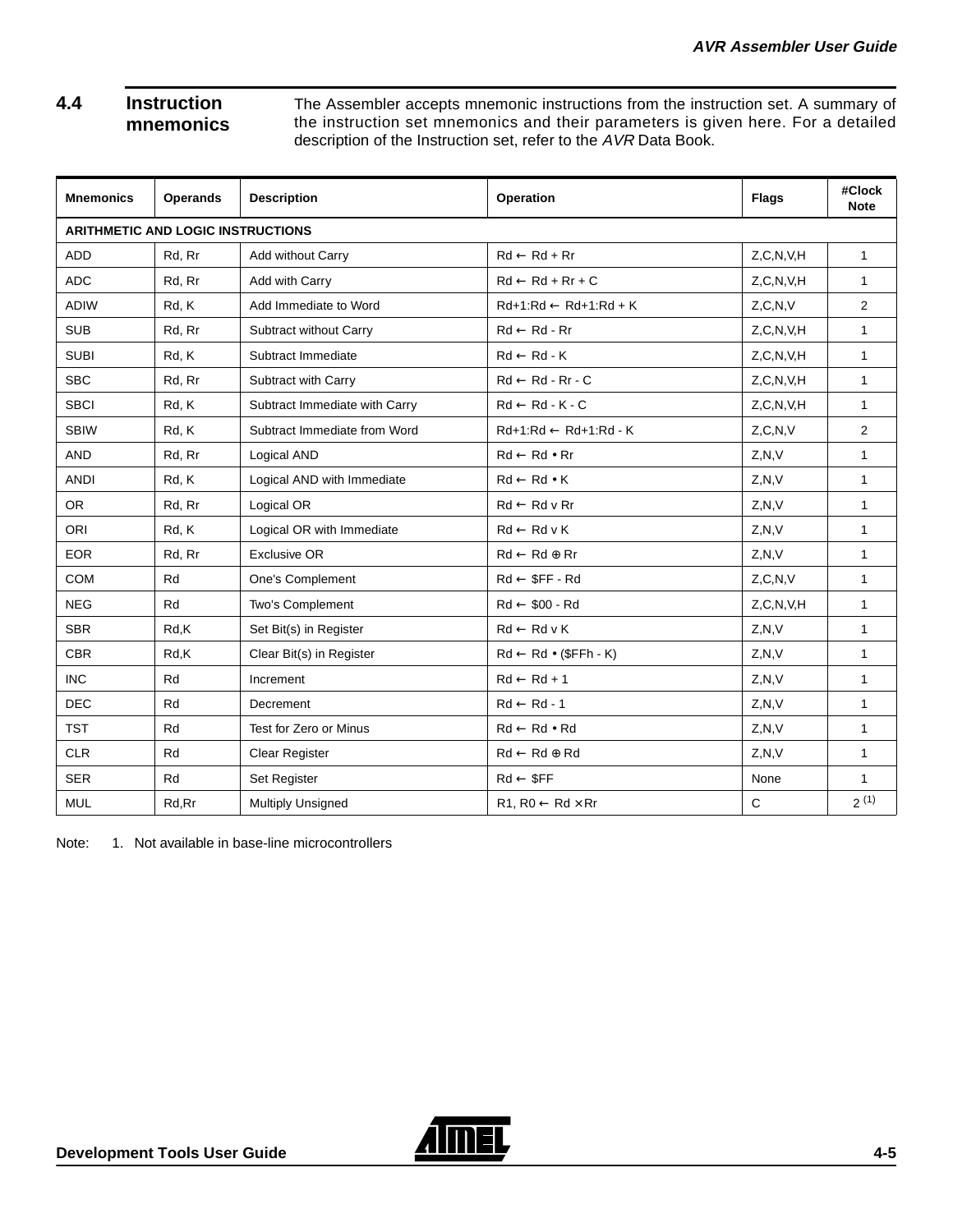| <b>Mnemonics</b>           | <b>Operands</b> | <b>Description</b>                   | Operation                                             | <b>Flags</b>  | #Clock<br><b>Note</b> |
|----------------------------|-----------------|--------------------------------------|-------------------------------------------------------|---------------|-----------------------|
| <b>BRANCH INSTRUCTIONS</b> |                 |                                      |                                                       |               |                       |
| <b>RJMP</b>                | k               | Relative Jump                        | $PC \leftarrow PC + k + 1$                            | None          | $\overline{2}$        |
| <b>IJMP</b>                |                 | Indirect Jump to (Z)                 | $PC \leftarrow Z$                                     | None          | $\overline{2}$        |
| <b>JMP</b>                 | k               | Jump                                 | $PC \leftarrow k$                                     | None          | 3                     |
| <b>RCALL</b>               | k               | <b>Relative Call Subroutine</b>      | $PC \leftarrow PC + k + 1$                            | None          | 3                     |
| <b>ICALL</b>               |                 | Indirect Call to (Z)                 | $PC \leftarrow Z$                                     | None          | 3                     |
| CALL                       | k               | <b>Call Subroutine</b>               | $PC \leftarrow k$                                     | None          | 4                     |
| <b>RET</b>                 |                 | Subroutine Return                    | $PC \leftarrow$ STACK                                 | None          | 4                     |
| RETI                       |                 | Interrupt Return                     | $PC \leftarrow$ STACK                                 | -1            | $\overline{4}$        |
| <b>CPSE</b>                | Rd,Rr           | Compare, Skip if Equal               | if $(Rd = Rr) PC \leftarrow PC + 2$ or 3              | None          | 1/2/3                 |
| <b>CP</b>                  | Rd, Rr          | Compare                              | Rd - Rr                                               | Z, C, N, V, H | $\mathbf{1}$          |
| <b>CPC</b>                 | Rd, Rr          | Compare with Carry                   | $Rd - Rr - C$                                         | Z, C, N, V, H | $\mathbf{1}$          |
| CPI                        | Rd,K            | Compare with Immediate               | $Rd - K$                                              | Z, C, N, V, H | $\mathbf{1}$          |
| <b>SBRC</b>                | Rr, b           | Skip if Bit in Register Cleared      | if $(Rr(b)=0) PC \leftarrow PC + 2$ or 3              | None          | 1/2/3                 |
| <b>SBRS</b>                | Rr, b           | Skip if Bit in Register Set          | if $(Rr(b)=1) PC \leftarrow PC + 2$ or 3              | None          | 1/2/3                 |
| <b>SBIC</b>                | P, b            | Skip if Bit in I/O Register Cleared  | if(I/O(P,b)=0) PC $\leftarrow$ PC + 2 or 3            | None          | 1/2/3                 |
| <b>SBIS</b>                | P, b            | Skip if Bit in I/O Register Set      | if(I/O(P,b)=1) PC $\leftarrow$ PC + 2 or 3            | None          | 1/2/3                 |
| <b>BRBS</b>                | s, k            | <b>Branch if Status Flag Set</b>     | if (SREG(s) = 1) then $PC \leftarrow PC+ k + 1$       | None          | 1/2                   |
| <b>BRBC</b>                | s, k            | <b>Branch if Status Flag Cleared</b> | if (SREG(s) = 0) then $PC \leftarrow PC+ k + 1$       |               | 1/2                   |
| <b>BREQ</b>                | k               | <b>Branch if Equal</b>               | if $(Z = 1)$ then $PC \leftarrow PC + k + 1$          | None          | 1/2                   |
| <b>BRNE</b>                | k               | <b>Branch if Not Equal</b>           | if $(Z = 0)$ then PC $\leftarrow$ PC + k + 1          | None          | 1/2                   |
| <b>BRCS</b>                | k               | <b>Branch if Carry Set</b>           | if $(C = 1)$ then $PC \leftarrow PC + k + 1$          | None          | 1/2                   |
| <b>BRCC</b>                | k               | <b>Branch if Carry Cleared</b>       | if $(C = 0)$ then $PC \leftarrow PC + k + 1$          | None          | 1/2                   |
| <b>BRSH</b>                | k               | Branch if Same or Higher             | if $(C = 0)$ then $PC \leftarrow PC + k + 1$          | None          | 1/2                   |
| <b>BRLO</b>                | k               | <b>Branch if Lower</b>               | if $(C = 1)$ then $PC \leftarrow PC + k + 1$          | None          | 1/2                   |
| <b>BRMI</b>                | k               | <b>Branch if Minus</b>               | if $(N = 1)$ then $PC \leftarrow PC + k + 1$          | None          | 1/2                   |
| BRPL                       | k               | <b>Branch if Plus</b>                | if $(N = 0)$ then $PC \leftarrow PC + k + 1$          | None          | 1/2                   |
| <b>BRGE</b>                | k               | Branch if Greater or Equal, Signed   | if $(N \oplus V = 0)$ then $PC \leftarrow PC + k + 1$ | None          | 1/2                   |
| <b>BRLT</b>                | k               | Branch if Less Than, Signed          | if (N $\oplus$ V= 1) then PC $\leftarrow$ PC + k + 1  | None          | 1/2                   |
| <b>BRHS</b>                | k               | Branch if Half Carry Flag Set        | if $(H = 1)$ then $PC \leftarrow PC + k + 1$          | None          | 1/2                   |
| <b>BRHC</b>                | k               | Branch if Half Carry Flag Cleared    | if $(H = 0)$ then $PC \leftarrow PC + k + 1$          | None          | 1/2                   |
| <b>BRTS</b>                | k               | Branch if T Flag Set                 | if $(T = 1)$ then PC $\leftarrow$ PC + k + 1          | None          | 1/2                   |
| <b>BRTC</b>                | k               | Branch if T Flag Cleared             | if $(T = 0)$ then PC $\leftarrow$ PC + k + 1          | None          | 1/2                   |
| <b>BRVS</b>                | k               | Branch if Overflow Flag is Set       | if $(V = 1)$ then $PC \leftarrow PC + k + 1$          | None          | 1/2                   |
| <b>BRVC</b>                | k               | Branch if Overflow Flag is Cleared   | if $(V = 0)$ then $PC \leftarrow PC + k + 1$          | None          | 1/2                   |
| <b>BRIE</b>                | k               | <b>Branch if Interrupt Enabled</b>   | if ( $I = 1$ ) then $PC \leftarrow PC + k + 1$        | None          | 1/2                   |
| <b>BRID</b>                | k               | <b>Branch if Interrupt Disabled</b>  | if $(I = 0)$ then $PC \leftarrow PC + k + 1$          | None          | 1/2                   |

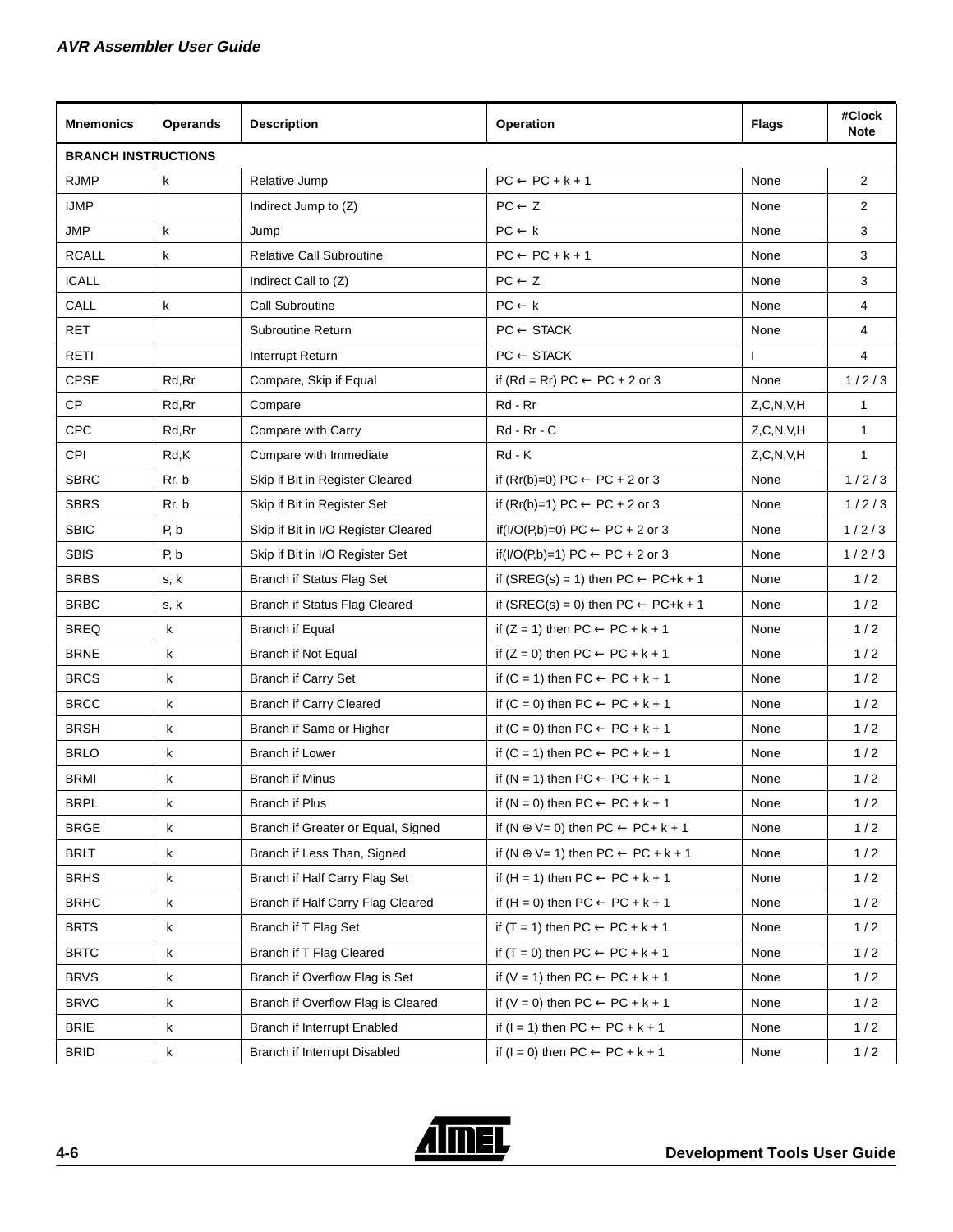| <b>Mnemonics</b>                  | <b>Operands</b> | <b>Description</b>                | Operation                                        | <b>Flags</b> | #Clock<br><b>Note</b> |  |  |  |
|-----------------------------------|-----------------|-----------------------------------|--------------------------------------------------|--------------|-----------------------|--|--|--|
| <b>DATA TRANSFER INSTRUCTIONS</b> |                 |                                   |                                                  |              |                       |  |  |  |
| <b>MOV</b>                        | Rd, Rr          | Copy Register                     | $Rd \leftarrow Rr$                               | None         | 1                     |  |  |  |
| LDI                               | Rd, K           | Load Immediate                    | $Rd \leftarrow K$                                | None         | $\mathbf{1}$          |  |  |  |
| <b>LDS</b>                        | Rd, k           | Load Direct from SRAM             | $Rd \leftarrow (k)$                              | None         | 3                     |  |  |  |
| LD                                | Rd, X           | Load Indirect                     | $Rd \leftarrow (X)$                              | None         | 2                     |  |  |  |
| LD                                | $Rd, X+$        | Load Indirect and Post-Increment  | $Rd \leftarrow (X), X \leftarrow X + 1$          | None         | $\overline{2}$        |  |  |  |
| LD                                | $Rd, -X$        | Load Indirect and Pre-Decrement   | $X \leftarrow X - 1$ , Rd $\leftarrow (X)$       | None         | $\overline{2}$        |  |  |  |
| LD                                | Rd, Y           | Load Indirect                     | $Rd \leftarrow (Y)$                              | None         | 2                     |  |  |  |
| LD                                | $Rd, Y+$        | Load Indirect and Post-Increment  | $Rd \leftarrow (Y), Y \leftarrow Y + 1$          | None         | $\overline{2}$        |  |  |  |
| LD                                | Rd, -Y          | Load Indirect and Pre-Decrement   | $Y \leftarrow Y - 1$ , Rd $\leftarrow (Y)$       | None         | $\overline{2}$        |  |  |  |
| LDD                               | $Rd, Y+q$       | Load Indirect with Displacement   | $Rd \leftarrow (Y + q)$                          | None         | $\overline{2}$        |  |  |  |
| LD                                | Rd, Z           | Load Indirect                     | $Rd \leftarrow (Z)$                              | None         | $\overline{2}$        |  |  |  |
| LD                                | $Rd, Z+$        | Load Indirect and Post-Increment  | $Rd \leftarrow (Z), Z \leftarrow Z+1$            | None         | $\overline{2}$        |  |  |  |
| LD                                | <b>Rd, -Z</b>   | Load Indirect and Pre-Decrement   | $Z \leftarrow Z - 1$ , Rd $\leftarrow (Z)$       | None         | $\overline{2}$        |  |  |  |
| LDD                               | $Rd, Z+q$       | Load Indirect with Displacement   | $Rd \leftarrow (Z + q)$                          | None         | $\overline{2}$        |  |  |  |
| <b>STS</b>                        | k, Rr           | <b>Store Direct to SRAM</b>       | $(k) \leftarrow Rr$                              | None         | 3                     |  |  |  |
| <b>ST</b>                         | X, Rr           | Store Indirect                    | $(X) \leftarrow Rr$                              | None         | $\overline{2}$        |  |  |  |
| ST                                | $X +$ , Rr      | Store Indirect and Post-Increment | $(X) \leftarrow \mathsf{Rr}, X \leftarrow X + 1$ | None         | $\overline{2}$        |  |  |  |
| <b>ST</b>                         | $-X$ , $Rr$     | Store Indirect and Pre-Decrement  | $X \leftarrow X - 1$ , $(X) \leftarrow Rr$       | None         | $\overline{2}$        |  |  |  |
| <b>ST</b>                         | Y, Rr           | Store Indirect                    | $(Y) \leftarrow Rr$                              | None         | 2                     |  |  |  |
| ST                                | $Y_{+}$ , Rr    | Store Indirect and Post-Increment | $(Y) \leftarrow Rr, Y \leftarrow Y + 1$          | None         | $\overline{2}$        |  |  |  |
| <b>ST</b>                         | $-Y$ , $Rr$     | Store Indirect and Pre-Decrement  | $Y \leftarrow Y - 1, (Y) \leftarrow Rr$          | None         | $\overline{2}$        |  |  |  |
| <b>STD</b>                        | $Y+q, Rr$       | Store Indirect with Displacement  | $(Y + q) \leftarrow Rr$                          | None         | 2                     |  |  |  |
| ST                                | Z, Rr           | Store Indirect                    | $(Z) \leftarrow \mathsf{R}r$                     | None         | $\overline{2}$        |  |  |  |
| <b>ST</b>                         | $Z+$ , Rr       | Store Indirect and Post-Increment | $(Z) \leftarrow Rr, Z \leftarrow Z + 1$          | None         | $\overline{2}$        |  |  |  |
| <b>ST</b>                         | $-Z$ , Rr       | Store Indirect and Pre-Decrement  | $Z \leftarrow Z - 1, (Z) \leftarrow Rr$          | None         | $\overline{2}$        |  |  |  |
| STD                               | Z+q,Rr          | Store Indirect with Displacement  | $(Z + q) \leftarrow Rr$                          | None         | 2                     |  |  |  |
| <b>LPM</b>                        |                 | Load Program Memory               | $R0 \leftarrow (Z)$                              | None         | 3                     |  |  |  |
| IN                                | Rd, P           | In Port                           | $Rd \leftarrow P$                                | None         | $\mathbf{1}$          |  |  |  |
| <b>OUT</b>                        | P, Rr           | Out Port                          | $P \leftarrow Rr$                                | None         | $\mathbf 1$           |  |  |  |
| <b>PUSH</b>                       | <b>Rr</b>       | Push Register on Stack            | $STATEK \leftarrow Rr$                           | None         | $\overline{2}$        |  |  |  |
| <b>POP</b>                        | Rd              | Pop Register from Stack           | $\mathsf{Rd} \leftarrow \mathsf{STACK}$          | None         | $\overline{2}$        |  |  |  |

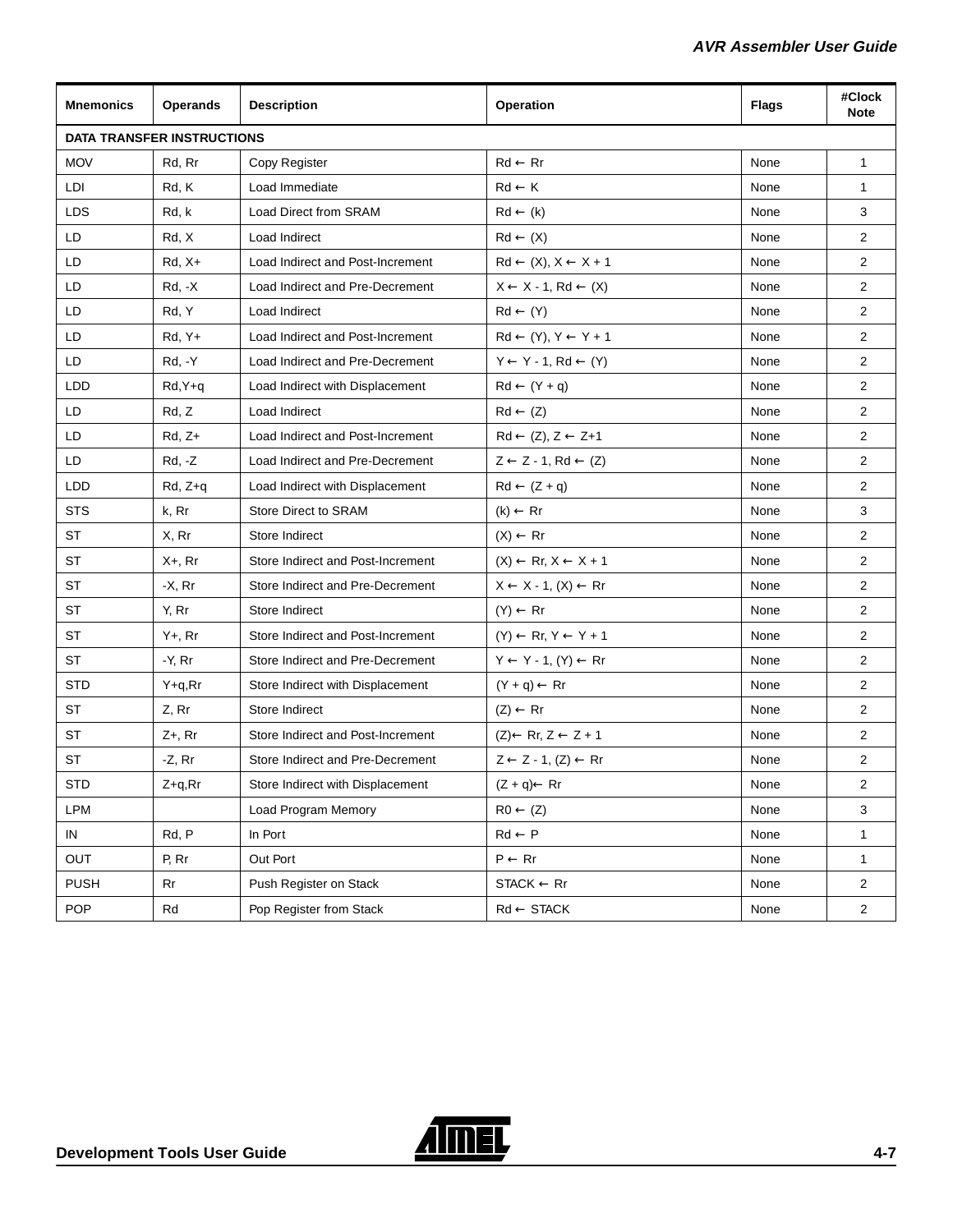| <b>Mnemonics</b> | <b>Operands</b>               | <b>Description</b>              | Operation                                                          |                | #Clock<br><b>Note</b> |  |  |  |
|------------------|-------------------------------|---------------------------------|--------------------------------------------------------------------|----------------|-----------------------|--|--|--|
|                  | BIT AND BIT-TEST INSTRUCTIONS |                                 |                                                                    |                |                       |  |  |  |
| LSL              | Rd                            | Logical Shift Left              | $Rd(n+1) \leftarrow Rd(n), Rd(0) \leftarrow 0, C \leftarrow Rd(7)$ | Z, C, N, V, H  | $\mathbf{1}$          |  |  |  |
| <b>LSR</b>       | Rd                            | <b>Logical Shift Right</b>      | $Rd(n) \leftarrow Rd(n+1), Rd(7) \leftarrow 0, C \leftarrow Rd(0)$ | Z, C, N, V     | 1                     |  |  |  |
| <b>ROL</b>       | Rd                            | Rotate Left Through Carry       | $Rd(0) \leftarrow C, Rd(n+1) \leftarrow Rd(n), C \leftarrow Rd(7)$ | Z, C, N, V, H  | $\mathbf{1}$          |  |  |  |
| <b>ROR</b>       | Rd                            | Rotate Right Through Carry      | $Rd(7) \leftarrow C, Rd(n) \leftarrow Rd(n+1), C \leftarrow Rd(0)$ | Z, C, N, V     | $\mathbf{1}$          |  |  |  |
| ASR              | Rd                            | Arithmetic Shift Right          | $Rd(n) \leftarrow Rd(n+1), n=06$                                   | Z, C, N, V     | $\mathbf{1}$          |  |  |  |
| <b>SWAP</b>      | Rd                            | Swap Nibbles                    | $Rd(30) \leftrightarrow Rd(74)$                                    | None           | $\mathbf{1}$          |  |  |  |
| <b>BSET</b>      | s                             | Flag Set                        | $SREG(s) \leftarrow 1$                                             | SREG(s)        | $\mathbf{1}$          |  |  |  |
| <b>BCLR</b>      | s                             | <b>Flag Clear</b>               | $SREG(s) \leftarrow 0$                                             | SREG(s)        | $\mathbf{1}$          |  |  |  |
| <b>SBI</b>       | P, b                          | Set Bit in I/O Register         | $I/O(P, b) \leftarrow 1$                                           | None           | $\overline{2}$        |  |  |  |
| <b>CBI</b>       | P, b                          | Clear Bit in I/O Register       | $I/O(P, b) \leftarrow 0$                                           | None           | $\overline{2}$        |  |  |  |
| <b>BST</b>       | Rr, b                         | Bit Store from Register to T    | $T \leftarrow Rr(b)$                                               | T.             | 1                     |  |  |  |
| <b>BLD</b>       | Rd, b                         | Bit load from T to Register     | $Rd(b) \leftarrow T$                                               | None           | $\mathbf{1}$          |  |  |  |
| <b>SEC</b>       |                               | Set Carry                       | $C \leftarrow 1$                                                   | $\mathbf C$    | $\mathbf{1}$          |  |  |  |
| <b>CLC</b>       |                               | Clear Carry                     | $C \leftarrow 0$                                                   | $\mathsf C$    | $\mathbf{1}$          |  |  |  |
| <b>SEN</b>       |                               | Set Negative Flag               | $N \leftarrow 1$                                                   | ${\sf N}$      | $\mathbf{1}$          |  |  |  |
| <b>CLN</b>       |                               | Clear Negative Flag             | $N \leftarrow 0$                                                   | ${\sf N}$      | $\mathbf{1}$          |  |  |  |
| SEZ              |                               | Set Zero Flag                   | $Z \leftarrow 1$                                                   | Z              | $\mathbf{1}$          |  |  |  |
| CLZ              |                               | Clear Zero Flag                 | $Z \leftarrow 0$                                                   | $\mathsf{Z}$   | $\mathbf{1}$          |  |  |  |
| <b>SEI</b>       |                               | Global Interrupt Enable         | $I \leftarrow 1$                                                   | $\mathbf{I}$   | $\mathbf{1}$          |  |  |  |
| <b>CLI</b>       |                               | Global Interrupt Disable        | $I \leftarrow 0$                                                   | $\overline{1}$ | $\mathbf{1}$          |  |  |  |
| <b>SES</b>       |                               | Set Signed Test Flag            | $S \leftarrow 1$                                                   | $\mathbb S$    | $\mathbf{1}$          |  |  |  |
| <b>CLS</b>       |                               | <b>Clear Signed Test Flag</b>   | $S \leftarrow 0$                                                   | $\mathbb S$    | $\mathbf{1}$          |  |  |  |
| SEV              |                               | Set Two's Complement Overflow   | $V \leftarrow 1$                                                   | $\vee$         | $\mathbf{1}$          |  |  |  |
| <b>CLV</b>       |                               | Clear Two's Complement Overflow | $V \leftarrow 0$                                                   | $\lor$         | $\mathbf{1}$          |  |  |  |
| <b>SET</b>       |                               | Set T in SREG                   | $T \leftarrow 1$                                                   | $\mathsf T$    | $\mathbf{1}$          |  |  |  |
| <b>CLT</b>       |                               | Clear T in SREG                 | $\mathsf{T}\leftarrow\mathsf{0}$                                   | Т              | $\mathbf{1}$          |  |  |  |
| <b>SEH</b>       |                               | Set Half Carry Flag in SREG     | $H \leftarrow 1$                                                   | H              | $\mathbf{1}$          |  |  |  |
| <b>CLH</b>       |                               | Clear Half Carry Flag in SREG   | $\mathsf{H}\leftarrow\mathsf{0}$                                   | H              | $\mathbf{1}$          |  |  |  |
| <b>NOP</b>       |                               | No Operation                    |                                                                    | None           | $\mathbf{1}$          |  |  |  |
| <b>SLEEP</b>     |                               | Sleep                           |                                                                    | None           | $\mathbf{1}$          |  |  |  |
| <b>WDR</b>       |                               | Watchdog Reset                  |                                                                    | None           | $\mathbf{1}$          |  |  |  |

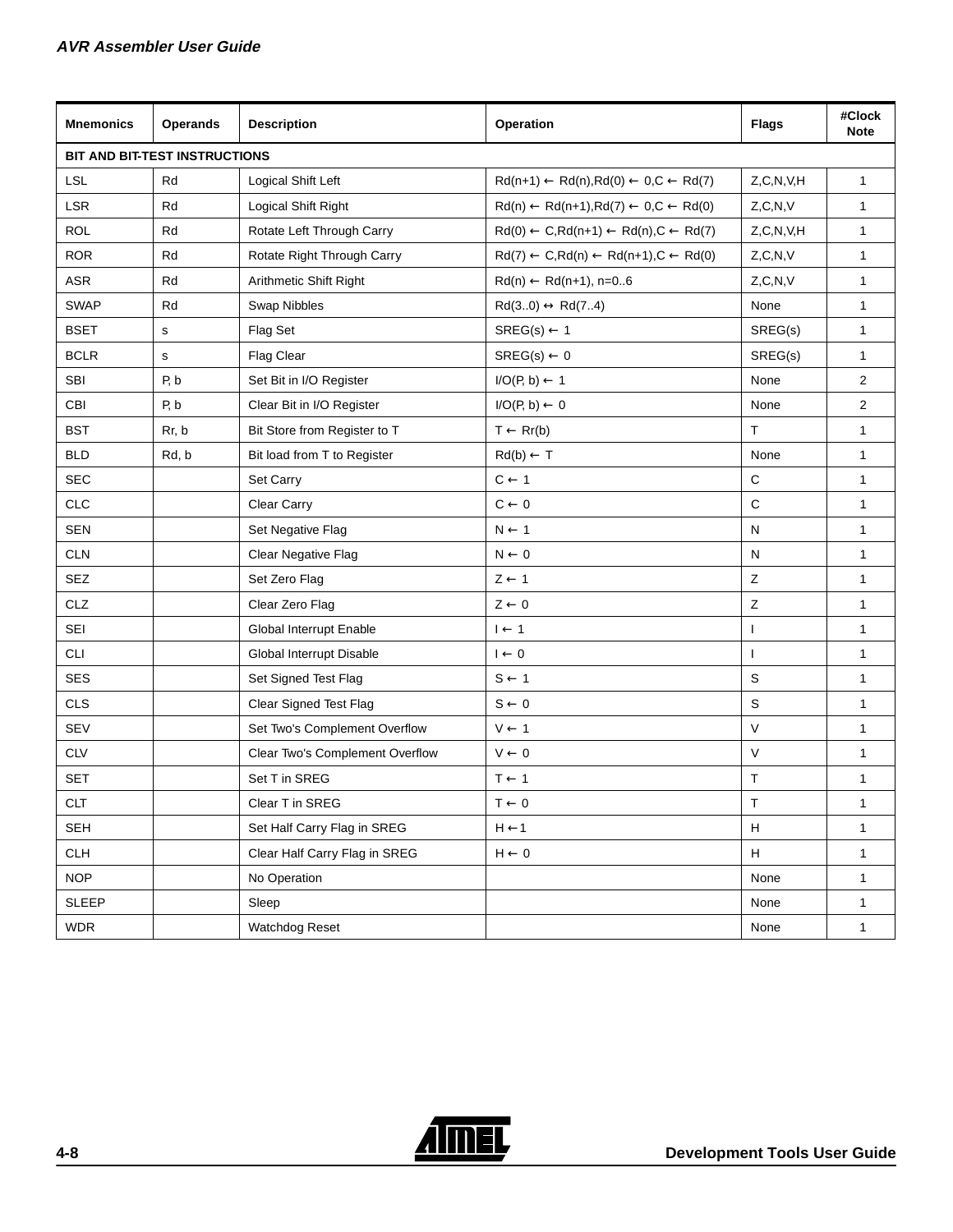The Assembler is not case sensitive.

The operands have the following forms:

- Rd: R0-R31 or R16-R31 (depending on instruction)
- Rr: R0-R31
- b: Constant (0-7), can be a constant expression
- s: Constant (0-7), can be a constant expression
- P: Constant (0-31/63), can be a constant expression
- K: Constant (0-255), can be a constant expression
- k: Constant, value range depending on instruction. Can be a constant expression.
- q: Constant (0-63), can be a constant expression

**4.5 Assembler directives**

The Assembler supports a number of directives. The directives are not translated directly into opcodes. Instead, they are used to adjust the location of the program in memory, define macros, initialize memory and so on. An overview of the directives is given in the following table.

Summary of directives:

| <b>Directive</b> | <b>Description</b>                   |
|------------------|--------------------------------------|
| <b>BYTE</b>      | Reserve byte to a variable           |
| <b>CSEG</b>      | Code Segment                         |
| DB               | Define constant byte(s)              |
| <b>DEF</b>       | Define a symbolic name on a register |
| <b>DEVICE</b>    | Define which device to assemble for  |
| <b>DSEG</b>      | Data Segment                         |
| <b>DW</b>        | Define constant word(s)              |
| <b>ENDMACRO</b>  | End macro                            |
| EQU              | Set a symbol equal to an expression  |
| <b>ESEG</b>      | <b>EEPROM Segment</b>                |
| <b>EXIT</b>      | Exit from file                       |
| <b>INCLUDE</b>   | Read source from another file        |
| <b>LIST</b>      | Turn listfile generation on          |
| <b>LISTMAC</b>   | Turn macro expansion on              |
| <b>MACRO</b>     | Begin macro                          |
| <b>NOLIST</b>    | Turn listfile generation off         |
| ORG              | Set program origin                   |
| SET              | Set a symbol to an expression        |

**Note:** All directives must be preceded by a period.

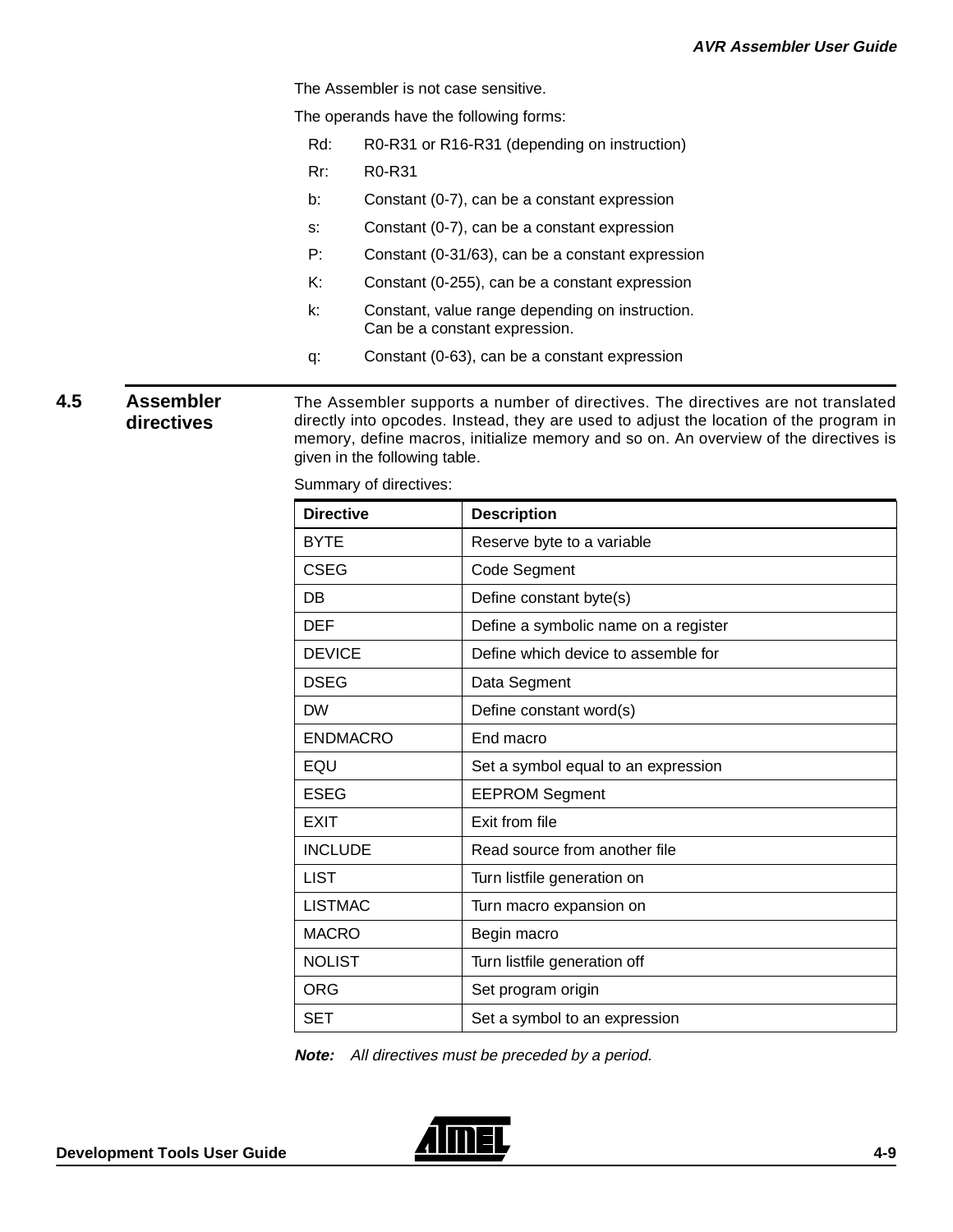**4.5.1 BYTE - Reserve bytes to a variable** The BYTE directive reserves memory resources in the SRAM. In order to be able to refer to the reserved location, the BYTE directive should be preceded by a label. The directive takes one parameter, which is the number of bytes to reserve. The directive can only be used within a Data Segment (see directives CSEG, DSEG and ESEG). Note that a parameter must be given. The allocated bytes are not initialized.

Syntax:

LABEL: .BYTE expression

Example:

 $\cdot$   $\Gamma$ 

| .DSEG |     |                   |                                                |
|-------|-----|-------------------|------------------------------------------------|
|       |     | $var1$ : $BYTE$ 1 | ; reserve 1 byte to var1                       |
|       |     |                   | table: .BYTE tab size ; reserve tab size bytes |
| .CSEG |     |                   |                                                |
|       | ldi |                   | r30, low(var1) ; Load Z register low           |
|       | ldi |                   | r31, high(var1) ; Load Z register high         |
|       | ld  | r1, z             | ; Load VAR1 into register 1                    |

**4.5.2 CSEG - Code Segment** The CSEG directive defines the start of a Code Segment. An Assembler file can consist of several Code Segments, which are concatenated into one Code Segment when assembled. The BYTE directive can not be used within a Code Segment. The default segment type is Code. The Code Segments have their own location counter which is a word counter. The ORG directive (see description later in this document) can be used to place code and constants at specific locations in the Program memory. The directive does not take any parameters.

Syntax:

.CSEG

Example:

| ; Reserve 4 bytes in SRAM   |
|-----------------------------|
|                             |
| ; Write 0x0002 in prog.mem. |
|                             |
|                             |

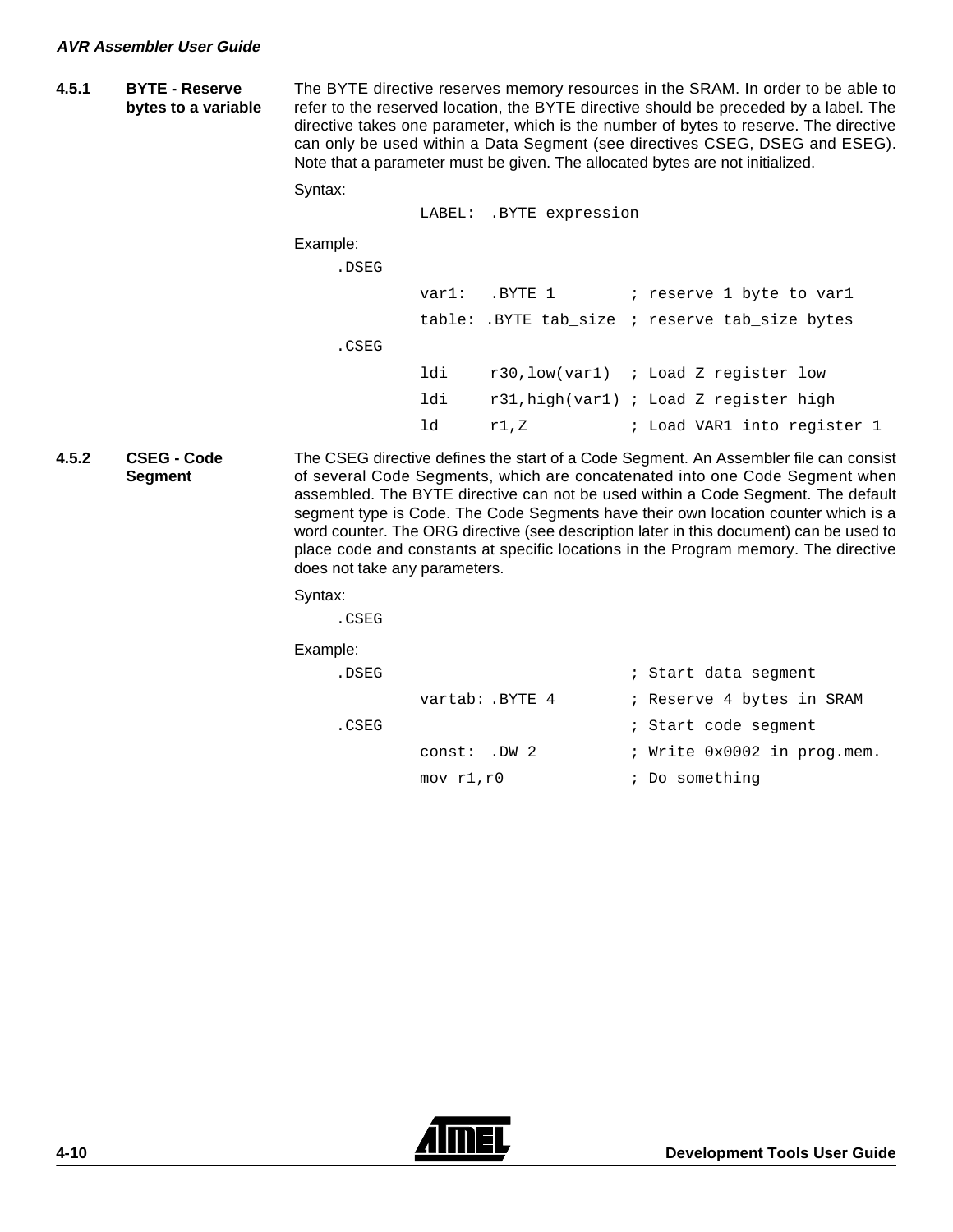## **4.5.3 DB-Define constant byte(s) in program memory or E2PROM memory**

The DB directive reserves memory resources in the program memory or the EEPROM memory. In order to be able to refer to the reserved locations, the DB directive should be preceded by a label.

The DB directive takes a list of expressions, and must contain at least one expression. The DB directive must be placed in a Code Segment or an EEPROM Segment.

The expression list is a sequence of expressions, delimited by commas. Each expression must evaluate to a number between -128 and 255. If the expression evaluates to a negative number, the 8 bits two's complement of the number will be placed in the program memory or EEPROM memory location.

If the DB directive is used in a Code Segment and the expressionlist contains more than one expression, the expressions are packed so that two bytes are placed in each program memory word. If the expressionlist contains an odd number of expressions, the last expression will be placed in a program memory word of its own, even if the next line in the assembly code contains a DB directive.

Syntax:

LABEL: .DB expressionlist

Example:

.CSEG

consts: .DB 0, 255, 0b01010101, -128, 0xaa

.ESEG

eeconst:.DB 0xff

**4.5.4 DEF - Set a symbolic name on a register** The DEF directive allows the registers to be referred to through symbols. A defined symbol can be used in the rest of the program to refer to the register it is assigned to. A register can have several symbolic names attached to it. A symbol can be redefined later in the program.

Syntax:

.DEF Symbol=Register

Example:

```
.DEF temp=R16
.DEF ior=R0
.CSEG
       ldi temp,0xf0 ; Load 0xf0 into temp register
       in ior, 0x3f ; Read SREG into ior register
       eor temp,ior ; Exclusive or temp and ior
```
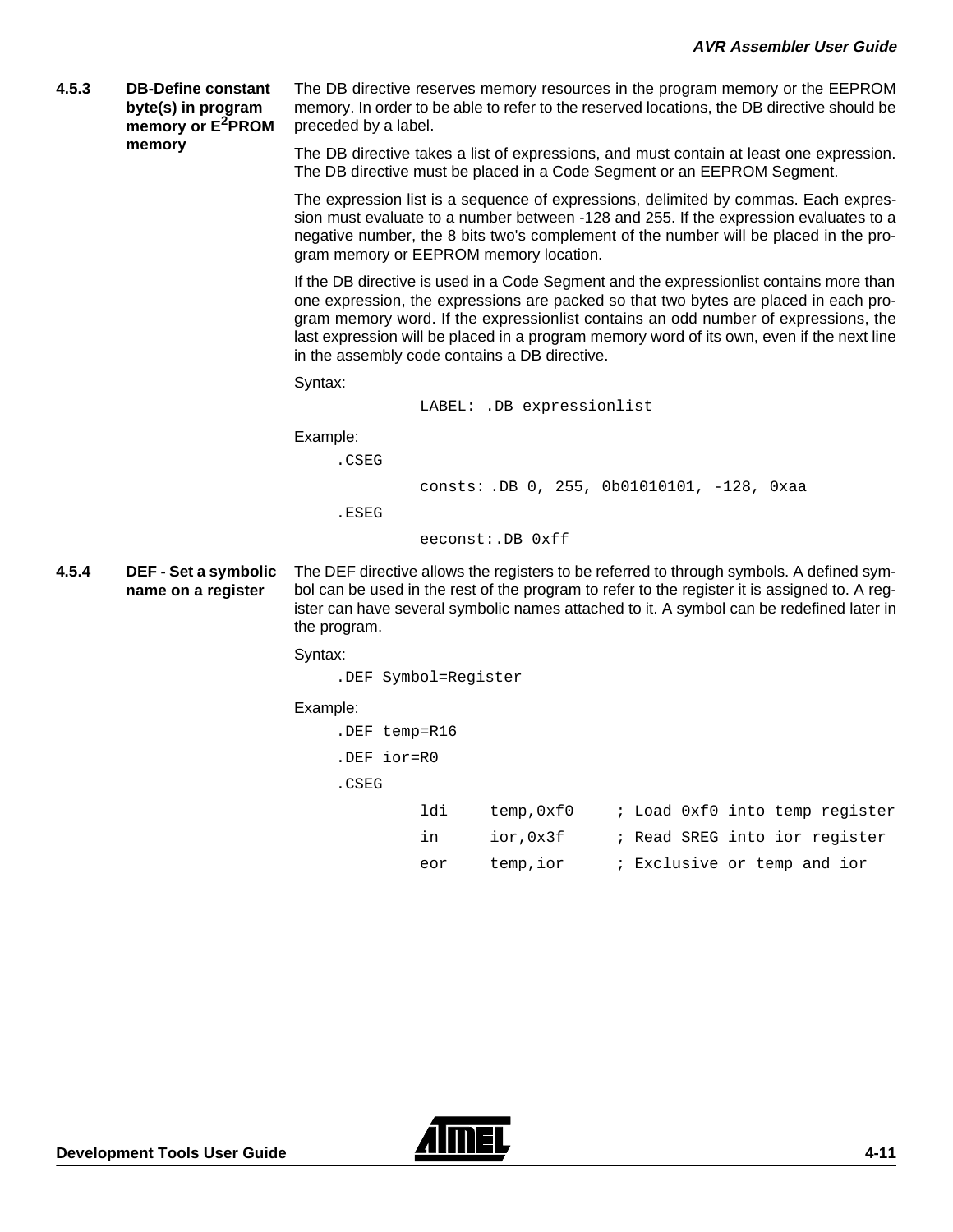```
4.5.5 DEVICE - Define 
        which device to 
        assemble for
```
The DEVICE directive allows the user to tell the Assembler which device the code is to be executed on. If this directive is used, a warning is issued if an instruction not supported by the specified device occurs in the code. If the size of the Code Segment or EEPROM Segment is larger than supported by the specified device, a warning is issued. If the DEVICE directive is not used, it is assumed that all instructions are supported and that there are no restrictions on memory sizes.

Syntax:

```
.DEVICE AT90S1200 | AT90S2313 | AT90S4414 | AT90S8515
Example:
    .DEVICE AT90S1200 ; Use the AT90S1200
    .CSEG
            push r30 ; This statement will generate
                                ; a warning since the 
                                ; specified device does not
                                ; have this instruction
```
**4.5.6 DSEG - Data Segment** The DSEG directive defines the start of a Data Segment. An Assembler file can consist of several Data Segments, which are concatenated into one Data Segment when assembled. A Data Segment will normally only consist of BYTE directives (and labels). The Data Segments have their own location counter which is a byte counter. The ORG directive (see description later in this document) can be used to place the variables at specific locations in the SRAM. The directive does not take any parameters.

Syntax:

.DSEG

| Example: |              |                       |                             |
|----------|--------------|-----------------------|-----------------------------|
| .DSEG    |              |                       | ; Start data segment        |
|          | varl: BYTE 1 |                       | ; reserve 1 byte to var1    |
|          |              | table: BYTE tab size  | ; reserve tab_size bytes.   |
| .CSEG    |              |                       |                             |
|          | ldi          | $r30$ ,low(var1)      | ; Load Z register low       |
|          | ldi          | $r31$ , high(var $1)$ | ; Load Z register high      |
|          | 1d           | r1,Z                  | ; Load varl into register 1 |
|          |              |                       |                             |

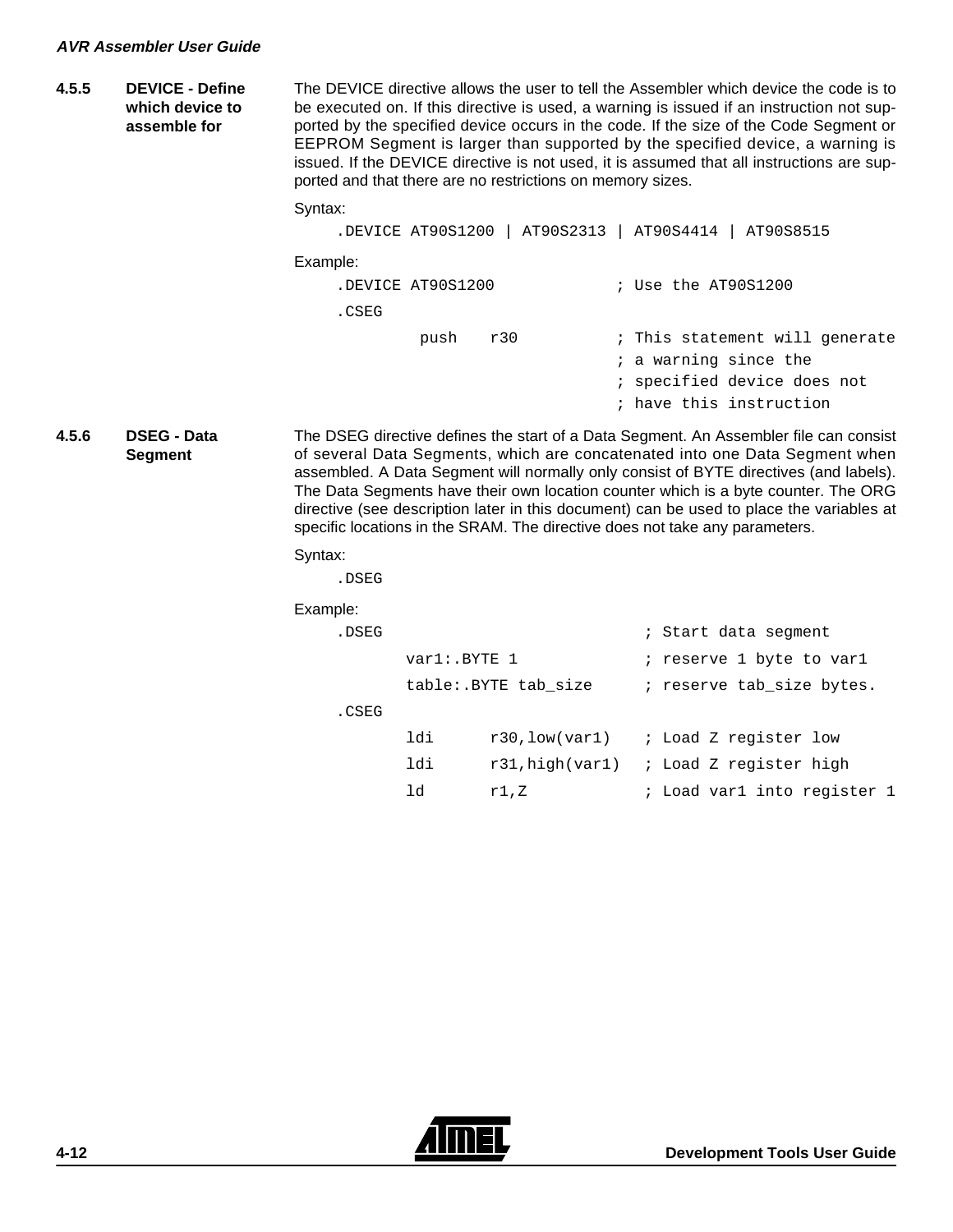# **4.5.7 DW-Define constant word(s) in program memory or E2PROM memory** The DW directive reserves memory resources in the program memory or EEPROM memory. In order to be able to refer to the reserved locations, the DW directive should be preceded by a label. The DW directive takes a list of expressions, and must contain at least one expression. The DB directive must be placed in a Code Segment or an EEPROM Segment. The expression list is a sequence of expressions, delimited by commas. Each expression must evaluate to a number between -32768 and 65535. If the expression evaluates to a negative number, the 16 bits two's complement of the number will be placed in the program memory location. Syntax: LABEL: .DW expressionlist Example: .CSEG varlist:.DW 0,0xffff,0b1001110001010101,-32768,65535 .ESEG eevar: .DW 0xffff **4.5.8 ENDMACRO - End macro** The ENDMACRO directive defines the end of a Macro definition. The directive does not take any parameters. See the MACRO directive for more information on defining Macros. Syntax: .ENDMACRO Example: .MACRO SUBI16 ; Start macro definition subi r16, low(@0) ; Subtract low byte sbci r17, high(@0) ; Subtract high byte .ENDMACRO ; End macro definition **4.5.9 EQU - Set a symbol equal to an expression** The EQU directive assigns a value to a label. This label can then be used in later expressions. A label assigned to a value by the EQU directive is a constant and can not be changed or redefined. Syntax: .EQU label = expression Example: .EQU io\_offset = 0x23 .EQU porta = io\_offset + 2 .CSEG in the sequent of the sequent is start code sequent. clr r2 ; Clear register 2 out porta,r2 ; Write to Port A

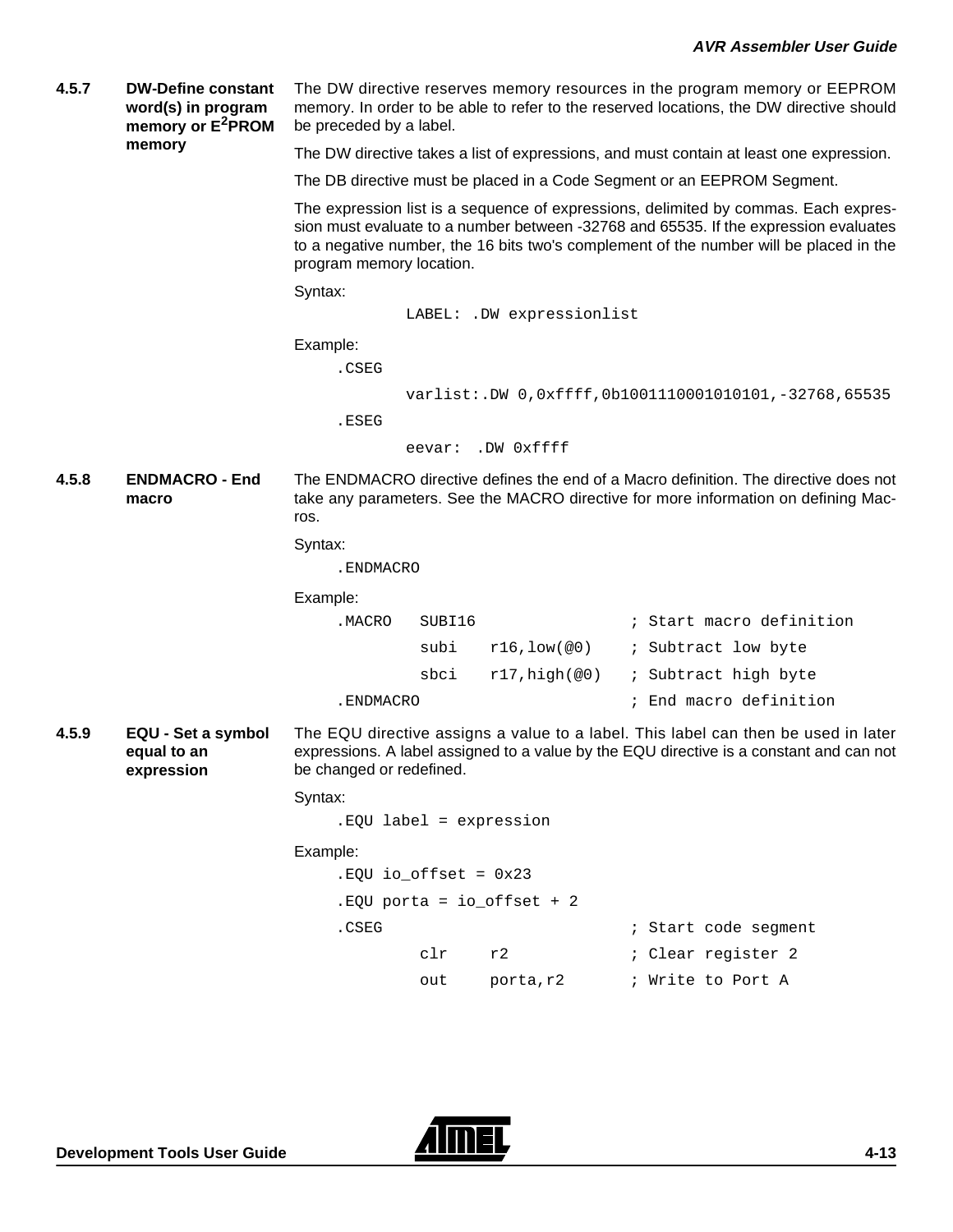```
4.5.10 ESEG - EEPROM 
       Segment
```
The ESEG directive defines the start of an EEPROM Segment. An Assembler file can consist of several EEPROM Segments, which are concatenated into one EEPROM Segment when assembled. The BYTE directive can not be used within an EEPROM Segment. The EEPROM Segments have their own location counter which is a byte counter. The ORG directive (see description later in this document) can be used to place constants at specific locations in the EEPROM memory. The directive does not take any parameters.

|        |                                          | Syntax:                |                       |            |                                                                                                                                                                                                                                                                                  |
|--------|------------------------------------------|------------------------|-----------------------|------------|----------------------------------------------------------------------------------------------------------------------------------------------------------------------------------------------------------------------------------------------------------------------------------|
|        |                                          | .ESEG                  |                       |            |                                                                                                                                                                                                                                                                                  |
|        |                                          | Example:               |                       |            |                                                                                                                                                                                                                                                                                  |
|        |                                          | .DSEG                  |                       |            | ; Start data segment                                                                                                                                                                                                                                                             |
|        |                                          |                        | vartab:               | .BYTE 4    | ; Reserve 4 bytes in SRAM                                                                                                                                                                                                                                                        |
|        |                                          | .ESEG                  |                       |            |                                                                                                                                                                                                                                                                                  |
|        |                                          |                        | eevar:                | .DW 0xff0f | ; Initialize one word in<br>; EEPROM                                                                                                                                                                                                                                             |
|        |                                          | .CSEG                  |                       |            | ; Start code segment                                                                                                                                                                                                                                                             |
|        |                                          |                        | const:                | .DW 2      | ; Write 0x0002 in prog.mem.                                                                                                                                                                                                                                                      |
|        |                                          |                        | mov r1, r0            |            | ; Do something                                                                                                                                                                                                                                                                   |
| 4.5.11 | <b>EXIT - Exit this file</b>             | the INCLUDE directive. |                       |            | The EXIT directive tells the Assembler to stop assembling the file. Normally, the Assem-<br>bler runs until end of file (EOF). If an EXIT directive appears in an included file, the<br>Assembler continues from the line following the INCLUDE directive in the file containing |
|        |                                          | Syntax:                |                       |            |                                                                                                                                                                                                                                                                                  |
|        |                                          | .EXIT                  |                       |            |                                                                                                                                                                                                                                                                                  |
|        |                                          | Example:               |                       |            |                                                                                                                                                                                                                                                                                  |
|        |                                          | .EXIT                  |                       |            | ; Exit this file                                                                                                                                                                                                                                                                 |
| 4.5.12 | <b>INCLUDE - Include</b><br>another file |                        |                       |            | The INCLUDE directive tells the Assembler to start reading from a specified file. The<br>Assembler then assembles the specified file until end of file (EOF) or an EXIT directive<br>is encountered. An included file may itself contain INCLUDE directives.                     |
|        |                                          | Syntax:                |                       |            |                                                                                                                                                                                                                                                                                  |
|        |                                          |                        | . INCLUDE "filename"  |            |                                                                                                                                                                                                                                                                                  |
|        |                                          | Example:               |                       |            |                                                                                                                                                                                                                                                                                  |
|        |                                          |                        |                       |            | $:$ iodefs.asm:                                                                                                                                                                                                                                                                  |
|        |                                          | .EQU                   | $sreq = 0x3f$         |            | ; Status register                                                                                                                                                                                                                                                                |
|        |                                          | .EQU                   | sphigh=0x3e           |            | ; Stack pointer high                                                                                                                                                                                                                                                             |
|        |                                          | .EQU                   | splow=0x3d            |            | ; Stack pointer low                                                                                                                                                                                                                                                              |
|        |                                          |                        |                       |            | ; incdemo.asm                                                                                                                                                                                                                                                                    |
|        |                                          |                        | .INCLUDE "iodefs.asm" |            | ; Include I/O definitions                                                                                                                                                                                                                                                        |
|        |                                          |                        | in                    | r0, sreg   | ; Read status register                                                                                                                                                                                                                                                           |

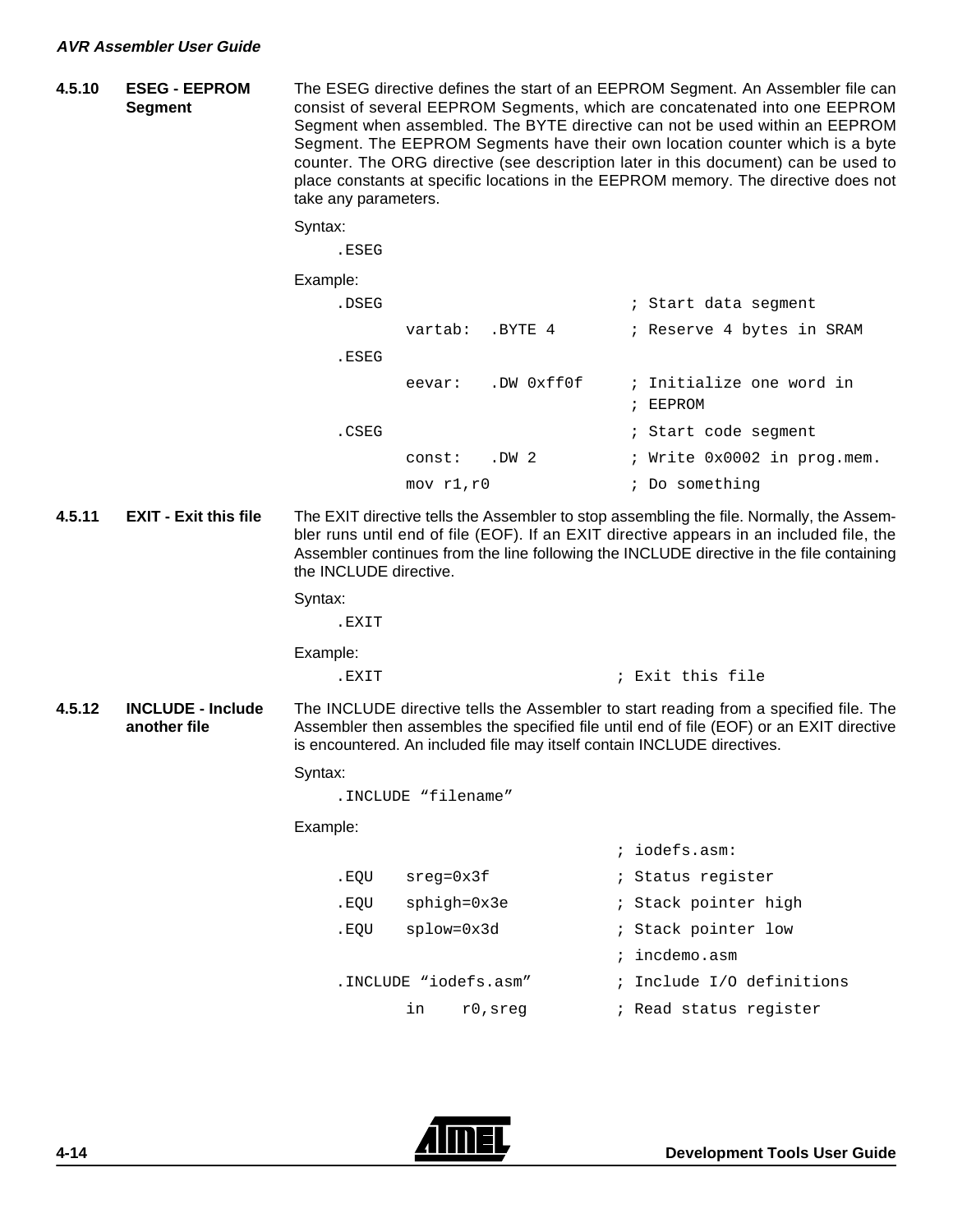**4.5.13 LIST - Turn the listfile generation on** The LIST directive tells the Assembler to turn listfile generation on. The Assembler generates a listfile which is a combination of assembly source code, addresses and opcodes. Listfile generation is turned on by default. The directive can also be used together with the NOLIST directive in order to only generate listfile of selected parts of an assembly source file.

Syntax:

.LIST

Example:

| .NOLIST              | : Disable listfile generation  |
|----------------------|--------------------------------|
| .INCLUDE "macro.inc" | ; The included files will not  |
| .INCLUDE "const.def" | ; be shown in the listfile     |
| .LIST                | ; Reenable listfile generation |

#### **4.5.14 LISTMAC - Turn macro expansion on** The LISTMAC directive tells the Assembler that when a macro is called, the expansion of the macro is to be shown on the listfile generated by the Assembler. The default is that only the macro-call with parameters is shown in the listfile.

Syntax:

.LISTMAC

Example:

| μιν.      |      |        |                              |
|-----------|------|--------|------------------------------|
| .MACRO    | MACX |        | ; Define an example macro    |
|           | add  | r0.@0  | ; Do something               |
|           | eor  | r1,@1  | ; Do something               |
| .ENDMACRO |      |        | ; End macro definition       |
| .LISTMAC  |      |        | ; Enable macro expansion     |
|           | MACX | r2, r1 | ; Call macro, show expansion |

**4.5.15 MACRO - Begin macro** The MACRO directive tells the Assembler that this is the start of a Macro. The MACRO directive takes the Macro name as parameter. When the name of the Macro is written later in the program, the Macro definition is expanded at the place it was used. A Macro can take up to 10 parameters. These parameters are referred to as @0-@9 within the Macro definition. When issuing a Macro call, the parameters are given as a comma separated list. The Macro definition is terminated by an ENDMACRO directive.

> By default, only the call to the Macro is shown on the listfile generated by the Assembler. In order to include the macro expansion in the listfile, a LISTMAC directive must be used. A macro is marked with  $a + in$  the opcode field of the listfile.

#### Syntax:

.MACRO macroname

#### Example:

| .MACRO    | SUBI16 |            | ; Start macro definition                         |
|-----------|--------|------------|--------------------------------------------------|
|           | subi   | @1,low(@0) | ; Subtract low byte                              |
|           | sbci   |            | $@2$ , high( $@0$ ) ; Subtract high byte         |
| .ENDMACRO |        |            | ; End macro definition                           |
| .CSEG     |        |            | ; Start code segment                             |
|           |        |            | SUBI16 0x1234, r16, r17; Sub.0x1234 from r17:r16 |

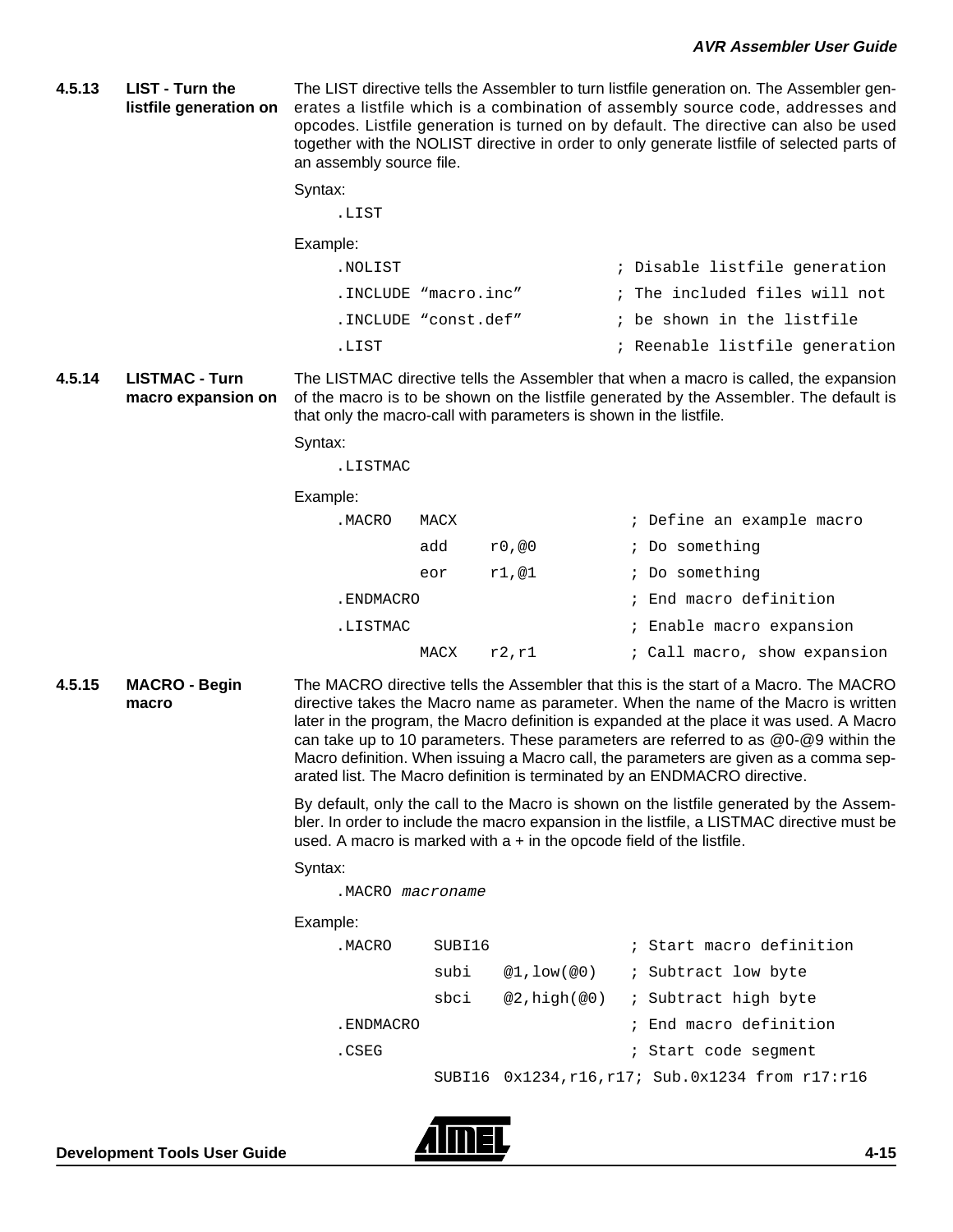## **4.5.16 NOLIST - Turn listfile generation off**

The NOLIST directive tells the Assembler to turn listfile generation off. The Assembler normally generates a listfile which is a combination of assembly source code, addresses and opcodes. Listfile generation is turned on by default, but can be disabled by using this directive. The directive can also be used together with the LIST directive in order to only generate listfile of selected parts of an assembly source file.

Syntax:

| .NOLIST               | ; Enable listfile generation   |
|-----------------------|--------------------------------|
| Example:              |                                |
| NOLIST.               | : Disable listfile generation  |
| . INCLUDE "macro.inc" | ; The included files will not  |
| .INCLUDE "const.def"  | ; be shown in the listfile     |
| .LIST                 | ; Reenable listfile generation |

#### **4.5.17 ORG - Set program origin** The ORG directive sets the location counter to an absolute value. The value to set is given as a parameter. If an ORG directive is given within a Data Segment, then it is the SRAM location counter which is set, if the directive is given within a Code Segment, then it is the Program memory counter which is set and if the directive is given within an EEPROM Segment, then it is the EEPROM location counter which is set. If the directive is preceded by a label (on the same source code line), the label will be given the value of the parameter. The default values of the Code and EEPROM location counters are zero, whereas the default value of the SRAM location counter is 32 (due to the registers occupying addresses 0-31) when the assembling is started. Note that the EEPROM and SRAM location counters count bytes whereas the Program memory location counter

Syntax:

counts words.

.ORG expression

#### Example:

| .DSEG          | ; Start data segment<br>; Set SRAM address to hex 67<br>variable: BYTE 1<br>; Reserve a byte at SRAM<br>$;$ adr. $67H$<br>; Start EEPROM Segment<br>; Set EEPROM location<br>; counter<br>; Initialize one word<br>eevar: .DW Oxfeff |  |  |  |  |  |
|----------------|--------------------------------------------------------------------------------------------------------------------------------------------------------------------------------------------------------------------------------------|--|--|--|--|--|
| $.$ ORG $0x67$ |                                                                                                                                                                                                                                      |  |  |  |  |  |
|                |                                                                                                                                                                                                                                      |  |  |  |  |  |
| .ESEG          |                                                                                                                                                                                                                                      |  |  |  |  |  |
| $.0RG$ $0x20$  |                                                                                                                                                                                                                                      |  |  |  |  |  |
|                |                                                                                                                                                                                                                                      |  |  |  |  |  |
| .CSEG          |                                                                                                                                                                                                                                      |  |  |  |  |  |
| $.$ ORG $0x10$ | ; Set Program Counter to hex                                                                                                                                                                                                         |  |  |  |  |  |
|                | ; 10                                                                                                                                                                                                                                 |  |  |  |  |  |
| r0, r1<br>mov  | ; Do something                                                                                                                                                                                                                       |  |  |  |  |  |

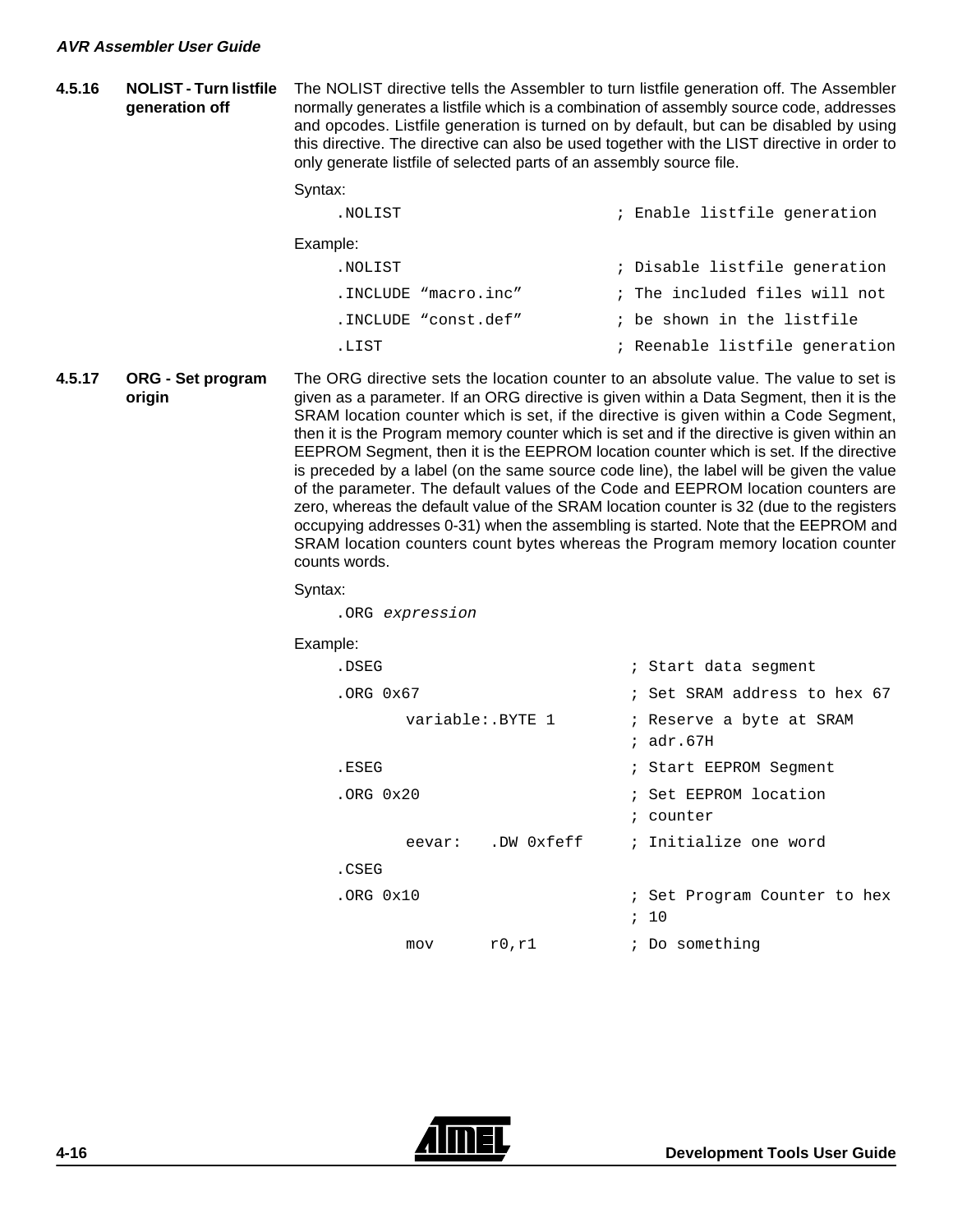#### **4.5.18 SET - Set a symbol equal to an expression**

The SET directive assigns a value to a label. This label can then be used in later expressions. A label assigned to a value by the SET directive can be changed later in the program.

Syntax:

.SET label = expression

Example:

```
.SET io_offset = 0x23
.SET porta = io_offset + 2
.CSEG in the sequent of the sequent is start code sequent
      clr r2 : Clear register 2
      out porta,r2 ; Write to Port A
```
**4.6 Expressions** The Assembler incorporates expressions. Expressions can consist of operands, operators and functions. All expressions are internally 32 bits. **4.6.1 Operands** The following operands can be used: ■ User defined labels which are given the value of the location counter at the place they appear. ■ User defined variables defined by the SET directive ■ User defined constants defined by the EQU directive ■ Integer constants: constants can be given in several formats, including a) Decimal (default): 10, 255 b) Hexadecimal (two notations): 0x0a, \$0a, 0xff, \$ff c) Binary: 0b00001010, 0b11111111 ■ PC - the current value of the Program memory location counter **4.6.2 Functions** The following functions are defined: ■ LOW(expression) returns the low byte of an expression ■ HIGH(expression) returns the second byte of an expression ■ BYTE2(expression) is the same function as HIGH ■ BYTE3(expression) returns the third byte of an expression ■ BYTE4(expression) returns the fourth byte of an expression ■ LWRD(expression) returns bits 0-15 of an expression ■ HWRD(expression) returns bits 16-31 of an expression ■ PAGE(expression) returns bits 16-21 of an expression ■ EXP2(expression) returns 2^expression ■ LOG2(expression) returns the integer part of log2(expression) **4.6.3 Operators** The Assembler supports a number of operators which are described here. The higher the precedence, the higher the priority. Expressions may be enclosed in parentheses, and such expressions are always evaluated before combined with anything outside the parentheses.

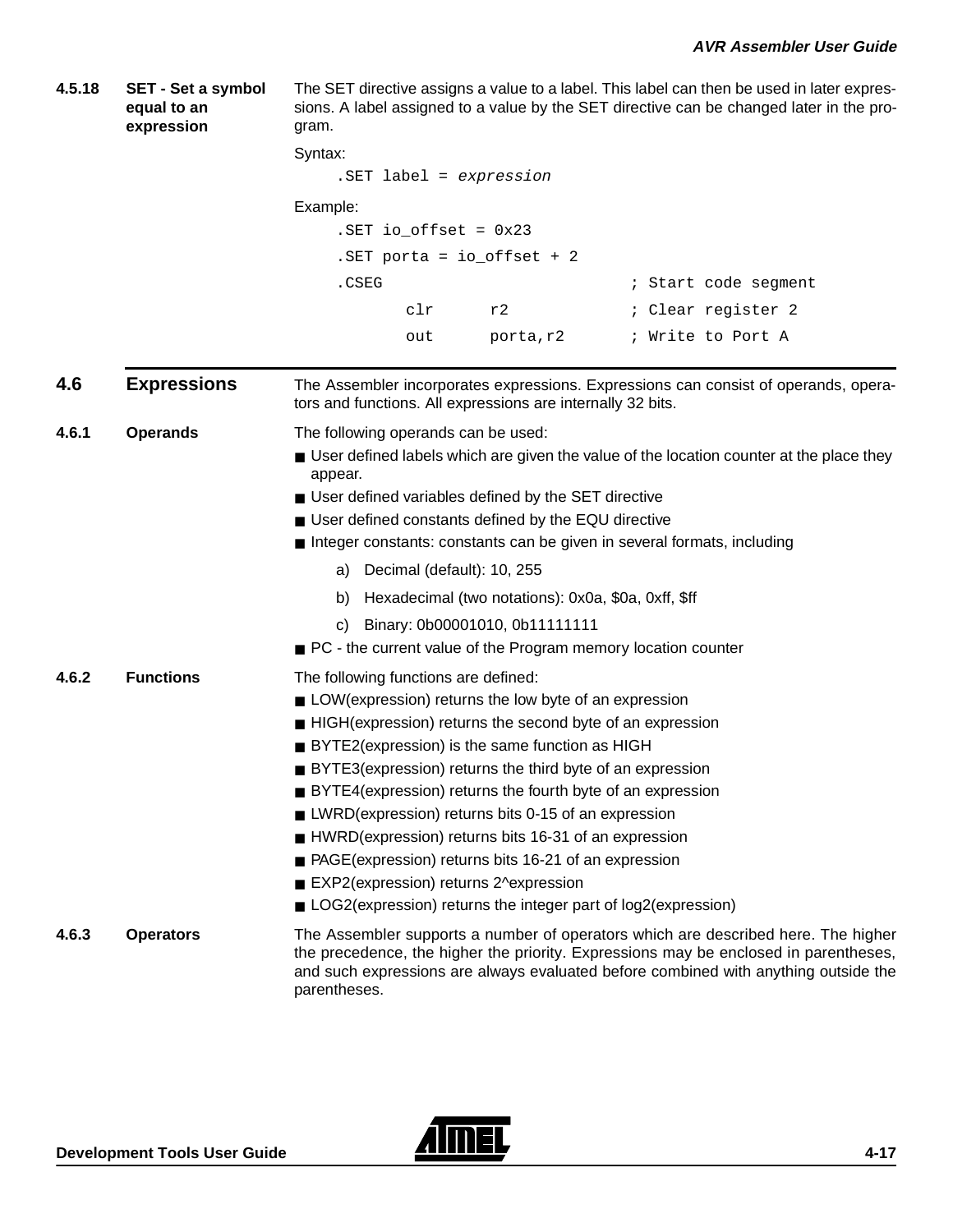| 4.6.3.1 | <b>Logical Not</b>    | Symbol:        | Ţ                                                                                                                 |  |  |  |  |  |
|---------|-----------------------|----------------|-------------------------------------------------------------------------------------------------------------------|--|--|--|--|--|
|         |                       | Description:   | Unary operator which returns 1 if the expression was zero, and returns 0<br>if the expression was nonzero         |  |  |  |  |  |
|         |                       | Precedence: 14 |                                                                                                                   |  |  |  |  |  |
|         |                       | Example:       | ldi<br>r16, !0xf0<br>; Load r16 with 0x00                                                                         |  |  |  |  |  |
| 4.6.3.2 | <b>Bitwise Not</b>    | Symbol:        | $\widetilde{\phantom{m}}$                                                                                         |  |  |  |  |  |
|         |                       | Description:   | Unary operator which returns the input expression with all bits inverted                                          |  |  |  |  |  |
|         |                       | Precedence: 14 |                                                                                                                   |  |  |  |  |  |
|         |                       | Example:       | ldi<br>$r16, -0xf0$<br>; Load r16 with 0x0f                                                                       |  |  |  |  |  |
| 4.6.3.3 | <b>Unary Minus</b>    | Symbol:        |                                                                                                                   |  |  |  |  |  |
|         |                       | Description:   | Unary operator which returns the arithmetic negation of an expression                                             |  |  |  |  |  |
|         |                       | Precedence: 14 |                                                                                                                   |  |  |  |  |  |
|         |                       | Example:       | ldi<br>$r16, -2$<br>$:$ Load $-2(0xfe)$ in r16                                                                    |  |  |  |  |  |
| 4.6.3.4 | <b>Multiplication</b> | Symbol:        | $\star$                                                                                                           |  |  |  |  |  |
|         |                       | Description:   | Binary operator which returns the product of two expressions                                                      |  |  |  |  |  |
|         |                       | Precedence: 13 |                                                                                                                   |  |  |  |  |  |
|         |                       | Example:       | ldi<br>r30,label*2<br>; Load r30 with label*2                                                                     |  |  |  |  |  |
| 4.6.3.5 | <b>Division</b>       | Symbol:        | $\prime$                                                                                                          |  |  |  |  |  |
|         |                       | Description:   | Binary operator which returns the integer quotient of the left expression<br>divided by the right expression      |  |  |  |  |  |
|         |                       | Precedence: 13 |                                                                                                                   |  |  |  |  |  |
|         |                       | Example:       | ldi<br>$r30$ , label/2<br>; Load r30 with label/2                                                                 |  |  |  |  |  |
| 4.6.3.6 | <b>Addition</b>       | Symbol:        | $\ddot{}$                                                                                                         |  |  |  |  |  |
|         |                       | Description:   | Binary operator which returns the sum of two expressions                                                          |  |  |  |  |  |
|         |                       | Precedence: 12 |                                                                                                                   |  |  |  |  |  |
|         |                       | Example:       | $r30, c1+c2$<br>; Load r30 with c1+c2<br>ldi                                                                      |  |  |  |  |  |
| 4.6.3.7 | <b>Subtraction</b>    | Symbol:        |                                                                                                                   |  |  |  |  |  |
|         |                       | Description:   | Binary operator which returns the left expression minus the right<br>expression                                   |  |  |  |  |  |
|         |                       | Precedence: 12 |                                                                                                                   |  |  |  |  |  |
|         |                       | Example:       | ldi<br>$r17, c1-c2$<br>;Load r17 with c1-c2                                                                       |  |  |  |  |  |
| 4.6.3.8 | <b>Shift left</b>     | Symbol:        | <<                                                                                                                |  |  |  |  |  |
|         |                       | Description:   | Binary operator which returns the left expression shifted left a number of<br>times given by the right expression |  |  |  |  |  |
|         |                       | Precedence: 11 |                                                                                                                   |  |  |  |  |  |
|         |                       | Example:       | ldi<br>r17,1<<br>bitmask ;Load r17 with 1 shifted                                                                 |  |  |  |  |  |
|         |                       |                | ; left bitmask times                                                                                              |  |  |  |  |  |

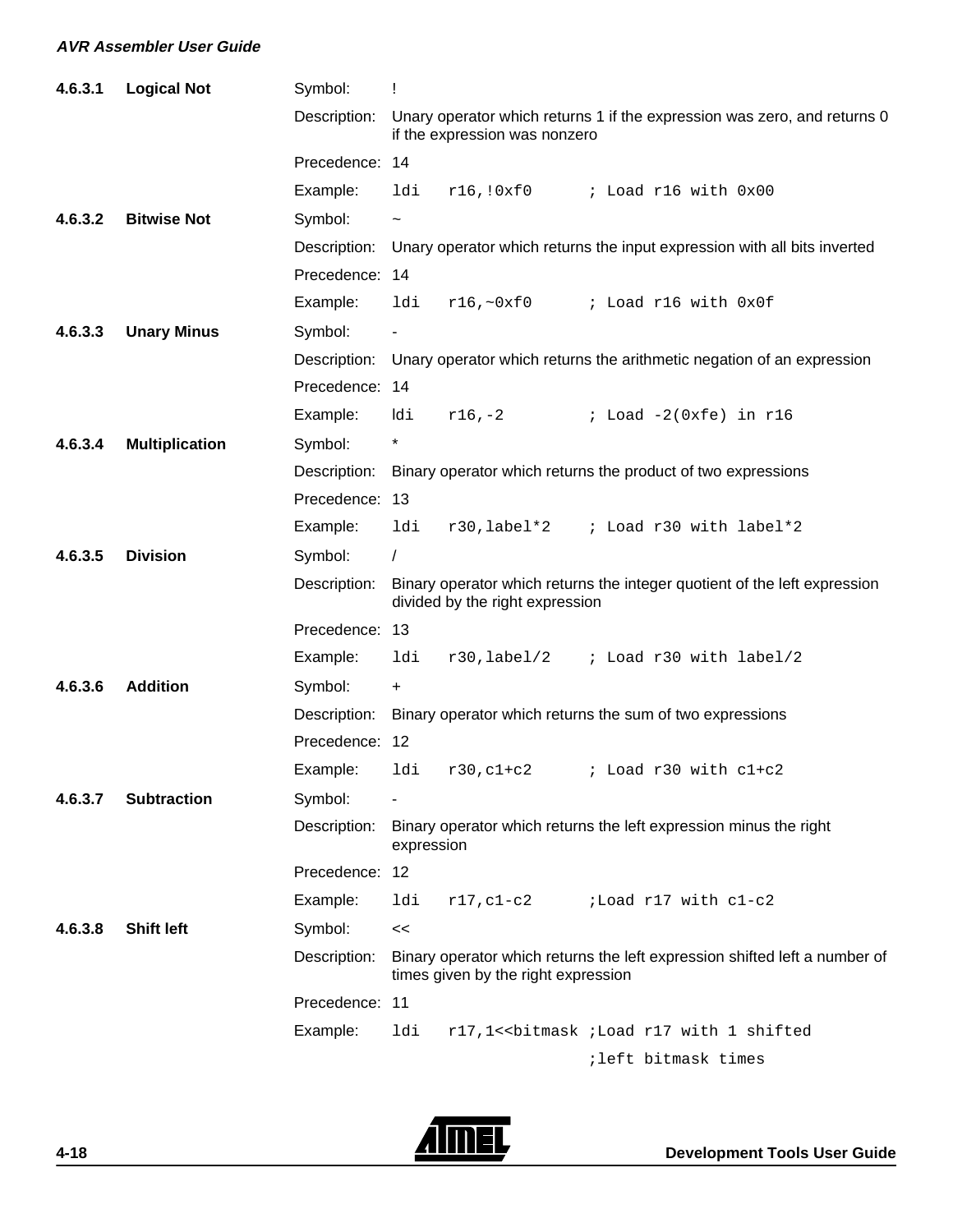| 4.6.3.9        | Shift right               | Symbol:                                                                                                                                 | >>                                                                                                                                                  |  |
|----------------|---------------------------|-----------------------------------------------------------------------------------------------------------------------------------------|-----------------------------------------------------------------------------------------------------------------------------------------------------|--|
|                |                           | Description:                                                                                                                            | Binary operator which returns the left expression shifted right a number of<br>times given by the right expression.                                 |  |
|                |                           | Precedence: 11                                                                                                                          |                                                                                                                                                     |  |
|                |                           | Example:                                                                                                                                | ldi<br>r17, c1 >> c2<br>;Load r17 with c1 shifted                                                                                                   |  |
|                |                           |                                                                                                                                         | iright c2 times                                                                                                                                     |  |
|                | 4.6.3.10 Less than        | Symbol:                                                                                                                                 | $\,<$                                                                                                                                               |  |
|                |                           | Description:                                                                                                                            | Binary operator which returns 1 if the signed expression to the left is Less<br>than the signed expression to the right, 0 otherwise                |  |
|                |                           | Precedence: 10                                                                                                                          |                                                                                                                                                     |  |
|                |                           | Example:                                                                                                                                | $r18$ , bitmask* $(c1 < c2) + 1$<br>:Or r18 with<br>ori                                                                                             |  |
|                |                           |                                                                                                                                         | <i>i</i> an expression                                                                                                                              |  |
|                | 4.6.3.11 Less or Equal    | Symbol:                                                                                                                                 | $\leq$                                                                                                                                              |  |
|                |                           | Description:                                                                                                                            | Binary operator which returns 1 if the signed expression to the left is Less<br>than or Equal to the signed expression to the right, 0 otherwise    |  |
|                |                           | Precedence: 10                                                                                                                          |                                                                                                                                                     |  |
|                |                           | Example:                                                                                                                                | $r18$ , bitmask* $(c1<=c2)+1$<br>:Or r18 with<br>ori                                                                                                |  |
|                |                           |                                                                                                                                         | <i>i</i> an expression                                                                                                                              |  |
|                | 4.6.3.12 Greater than     | Symbol:                                                                                                                                 | $\, >$                                                                                                                                              |  |
|                | Description:              | Binary operator which returns 1 if the signed expression to the left is<br>Greater than the signed expression to the right, 0 otherwise |                                                                                                                                                     |  |
|                |                           | Precedence: 10                                                                                                                          |                                                                                                                                                     |  |
|                |                           | Example:                                                                                                                                | $r18$ , bitmask* $(c1>c2)+1$<br>:Or r18 with<br>ori                                                                                                 |  |
|                |                           |                                                                                                                                         | <i>i</i> an expression                                                                                                                              |  |
|                | 4.6.3.13 Greater or Equal | Symbol:                                                                                                                                 | $>=$                                                                                                                                                |  |
|                |                           | Description:                                                                                                                            | Binary operator which returns 1 if the signed expression to the left is<br>Greater than or Equal to the signed expression to the right, 0 otherwise |  |
|                |                           | Precedence: 10                                                                                                                          |                                                                                                                                                     |  |
|                |                           | Example:                                                                                                                                | $r18$ , bitmask*(c1>=c2)+1<br>:Or r18 with<br>ori                                                                                                   |  |
|                |                           |                                                                                                                                         | ;an expression                                                                                                                                      |  |
| 4.6.3.14 Equal |                           | Symbol:                                                                                                                                 | $==$                                                                                                                                                |  |
|                |                           | Description:                                                                                                                            | Binary operator which returns 1 if the signed expression to the left is<br>Equal to the signed expression to the right, 0 otherwise                 |  |
|                |                           | Precedence: 9                                                                                                                           |                                                                                                                                                     |  |
|                |                           | Example:                                                                                                                                | andi<br>$r19$ , bitmask* (c1==c2)+1<br>; And r19 with                                                                                               |  |
|                |                           |                                                                                                                                         | <i>i</i> an expression                                                                                                                              |  |

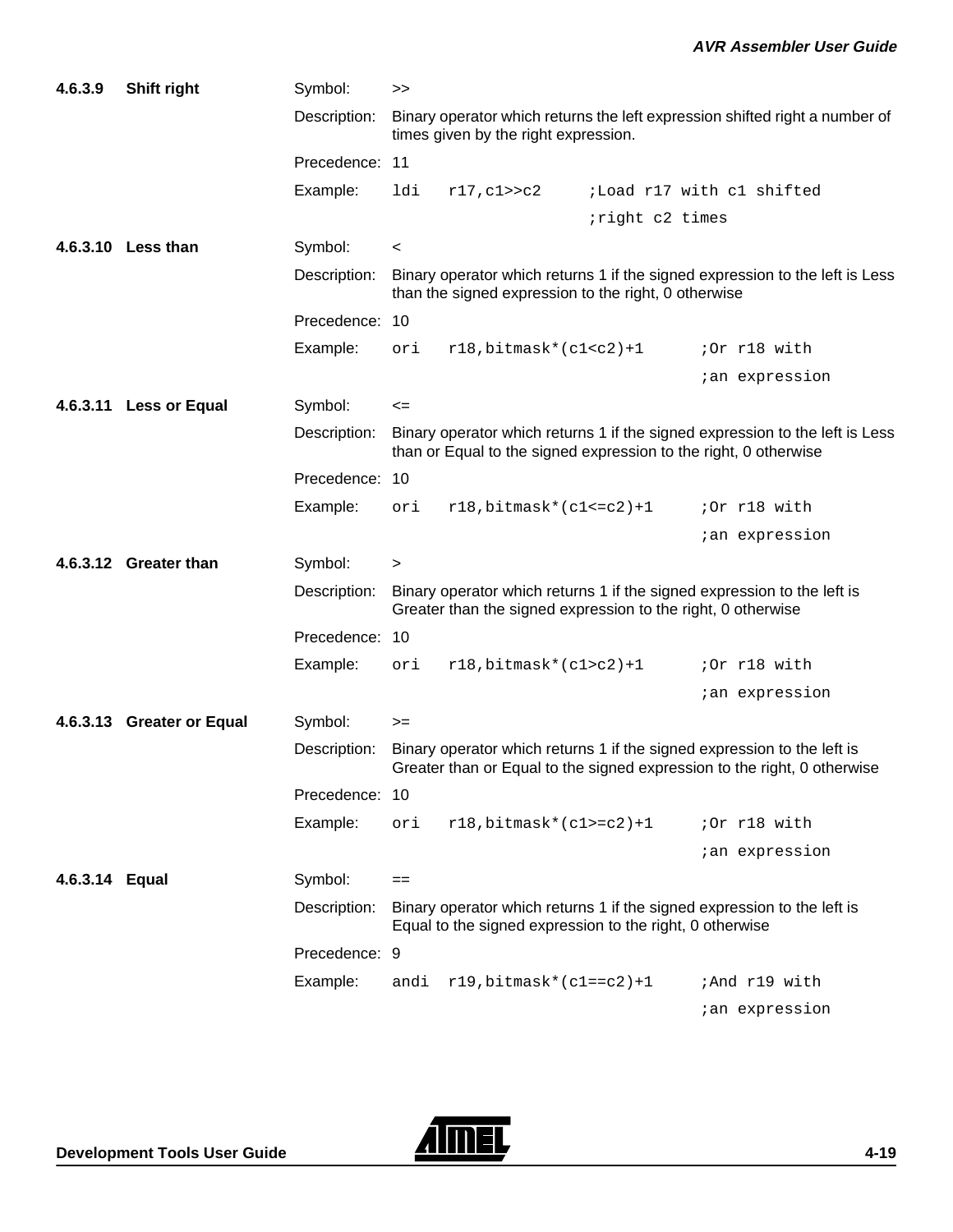|          | 4.6.3.15 Not Equal   | Symbol:                                                                           | $!=$        |                                                          |                                                                             |  |  |
|----------|----------------------|-----------------------------------------------------------------------------------|-------------|----------------------------------------------------------|-----------------------------------------------------------------------------|--|--|
|          |                      | Description:                                                                      |             | Equal to the signed expression to the right, 0 otherwise | Binary operator which returns 1 if the signed expression to the left is Not |  |  |
|          |                      | Precedence: 9                                                                     |             |                                                          |                                                                             |  |  |
|          |                      | Example:                                                                          |             | $SET \text{flag} = (c1! = c2)$                           | ;Set flag to 1 or 0                                                         |  |  |
|          | 4.6.3.16 Bitwise And | Symbol:                                                                           | &           |                                                          |                                                                             |  |  |
|          |                      | Description:                                                                      |             |                                                          | Binary operator which returns the bitwise And between two expressions       |  |  |
|          |                      | Precedence: 8                                                                     |             |                                                          |                                                                             |  |  |
|          |                      | Example:                                                                          | ldi         | $r18$ , High $(c1&c2)$                                   | ;Load r18 with an expression                                                |  |  |
|          | 4.6.3.17 Bitwise Xor | Symbol:                                                                           | Λ           |                                                          |                                                                             |  |  |
|          | Description:         | Binary operator which returns the bitwise Exclusive Or between two<br>expressions |             |                                                          |                                                                             |  |  |
|          |                      | Precedence: 7                                                                     |             |                                                          |                                                                             |  |  |
|          |                      | Example:                                                                          | ldi         | $r18,$ Low( $c1$ <sup><math>\sim</math></sup> c2)        | ;Load r18 with an expression                                                |  |  |
| 4.6.3.18 | <b>Bitwise Or</b>    | Symbol:                                                                           |             |                                                          |                                                                             |  |  |
|          |                      | Description:                                                                      |             |                                                          | Binary operator which returns the bitwise Or between two expressions        |  |  |
|          |                      | Precedence: 6                                                                     |             |                                                          |                                                                             |  |  |
|          |                      | Example:                                                                          | ldi         | $r18,$ Low(c $1 c2)$                                     | ;Load r18 with an expression                                                |  |  |
|          | 4.6.3.19 Logical And | Symbol:                                                                           | &&          |                                                          |                                                                             |  |  |
|          |                      | Description:                                                                      | otherwise   |                                                          | Binary operator which returns 1 if the expressions are both nonzero, 0      |  |  |
|          |                      | Precedence: 5                                                                     |             |                                                          |                                                                             |  |  |
|          |                      | Example:                                                                          | ldi         | $r18,$ Low(c $1&c2)$                                     | ;Load r18 with an expression                                                |  |  |
|          | 4.6.3.20 Logical Or  | Symbol:                                                                           | $\parallel$ |                                                          |                                                                             |  |  |
|          |                      | Description:                                                                      |             | nonzero, 0 otherwise                                     | Binary operator which returns 1 if one or both of the expressions are       |  |  |
|          |                      | Precedence: 4                                                                     |             |                                                          |                                                                             |  |  |
|          |                      | Example:                                                                          | ldi         | $r18,$ Low(c $1  c2)$                                    | ;Load r18 with an expression                                                |  |  |

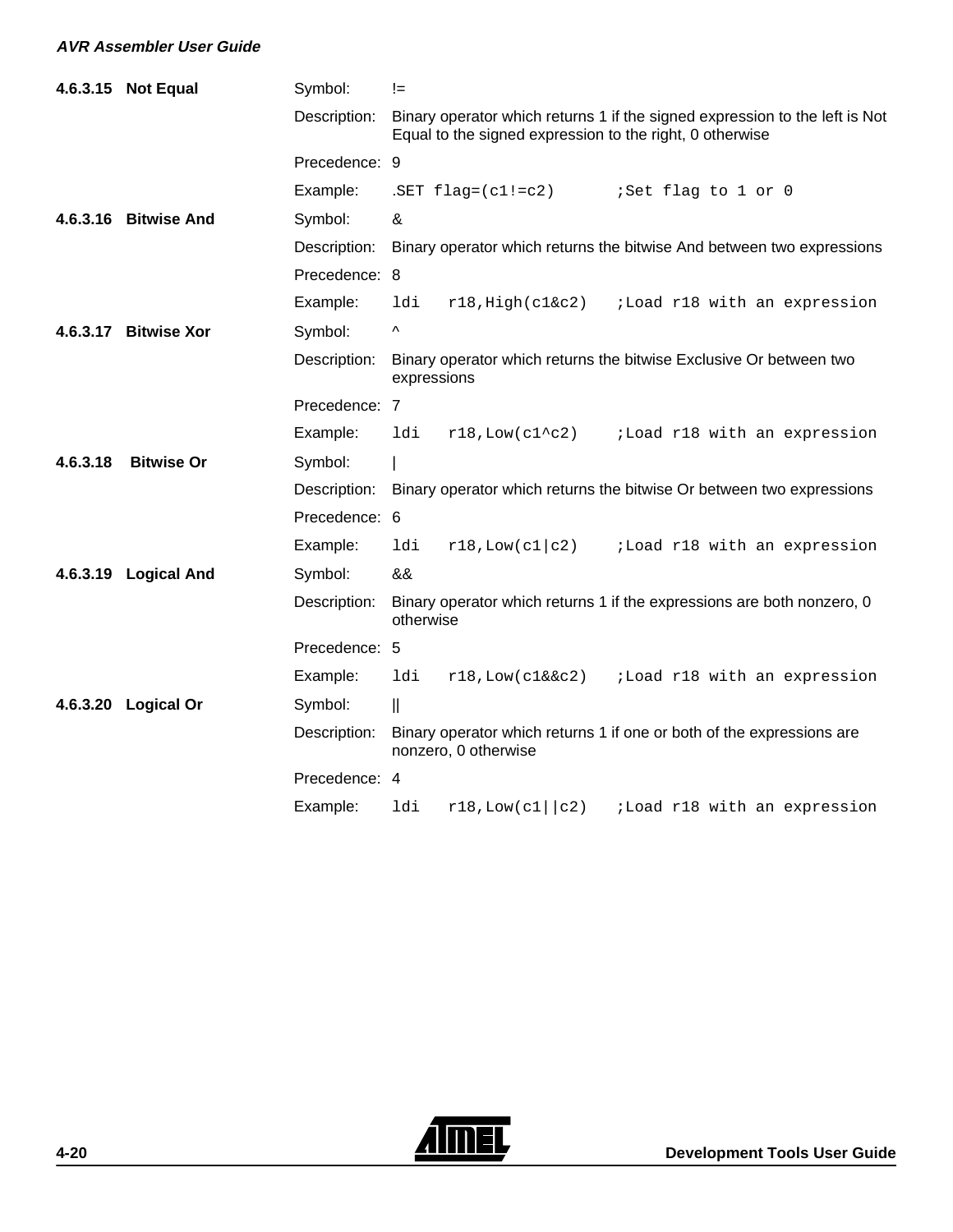# **4.7 Microsoft Windows specifics**

This section describes the features specific to WAVRASM. Only the menu items specific to the Assembler are described. It is assumed that the user is familiar with the "Search" and "Window" menu items. A typical editing session with the Assembler is shown in the following figure.

| <b>UH</b> wayrasm    |                                                                                                                                                                                                                                                                                                                                                                                                                                                                                                                                                                                                                                                                                                                                                                                                                                                                                                                                                                             |                      |                                                |              |                           | $ F$ $\times$                                       |
|----------------------|-----------------------------------------------------------------------------------------------------------------------------------------------------------------------------------------------------------------------------------------------------------------------------------------------------------------------------------------------------------------------------------------------------------------------------------------------------------------------------------------------------------------------------------------------------------------------------------------------------------------------------------------------------------------------------------------------------------------------------------------------------------------------------------------------------------------------------------------------------------------------------------------------------------------------------------------------------------------------------|----------------------|------------------------------------------------|--------------|---------------------------|-----------------------------------------------------|
|                      |                                                                                                                                                                                                                                                                                                                                                                                                                                                                                                                                                                                                                                                                                                                                                                                                                                                                                                                                                                             | $ \mathfrak{S}_{L} $ |                                                |              |                           |                                                     |
|                      |                                                                                                                                                                                                                                                                                                                                                                                                                                                                                                                                                                                                                                                                                                                                                                                                                                                                                                                                                                             |                      |                                                |              |                           |                                                     |
| def.                 |                                                                                                                                                                                                                                                                                                                                                                                                                                                                                                                                                                                                                                                                                                                                                                                                                                                                                                                                                                             | $=$ r16              |                                                |              |                           |                                                     |
|                      |                                                                                                                                                                                                                                                                                                                                                                                                                                                                                                                                                                                                                                                                                                                                                                                                                                                                                                                                                                             |                      |                                                |              |                           |                                                     |
|                      |                                                                                                                                                                                                                                                                                                                                                                                                                                                                                                                                                                                                                                                                                                                                                                                                                                                                                                                                                                             |                      |                                                |              |                           |                                                     |
|                      | put.                                                                                                                                                                                                                                                                                                                                                                                                                                                                                                                                                                                                                                                                                                                                                                                                                                                                                                                                                                        | SPL, tenp            | :init Stack Pointer Low                        |              |                           |                                                     |
|                      |                                                                                                                                                                                                                                                                                                                                                                                                                                                                                                                                                                                                                                                                                                                                                                                                                                                                                                                                                                             |                      |                                                |              |                           |                                                     |
|                      | ldi<br>out.                                                                                                                                                                                                                                                                                                                                                                                                                                                                                                                                                                                                                                                                                                                                                                                                                                                                                                                                                                 | $SPL+1$ , tenp       |                                                |              |                           |                                                     |
|                      |                                                                                                                                                                                                                                                                                                                                                                                                                                                                                                                                                                                                                                                                                                                                                                                                                                                                                                                                                                             |                      |                                                |              |                           |                                                     |
|                      | olr<br>ldi<br>cir                                                                                                                                                                                                                                                                                                                                                                                                                                                                                                                                                                                                                                                                                                                                                                                                                                                                                                                                                           | ZH<br>YH             |                                                |              |                           |                                                     |
| loop:                | 1pm<br>cpi                                                                                                                                                                                                                                                                                                                                                                                                                                                                                                                                                                                                                                                                                                                                                                                                                                                                                                                                                                  | YL.T_START           | :get ROM constant<br>:if end                   |              |                           |                                                     |
|                      | st.<br>1d<br>rino                                                                                                                                                                                                                                                                                                                                                                                                                                                                                                                                                                                                                                                                                                                                                                                                                                                                                                                                                           | $x0, -Z$<br>loop     | :dumny load decrements Z-pointer<br>:loop nore |              |                           |                                                     |
|                      |                                                                                                                                                                                                                                                                                                                                                                                                                                                                                                                                                                                                                                                                                                                                                                                                                                                                                                                                                                             |                      |                                                |              |                           |                                                     |
| sort:                | ldi<br>1di                                                                                                                                                                                                                                                                                                                                                                                                                                                                                                                                                                                                                                                                                                                                                                                                                                                                                                                                                                  | $cnt1.$ $STZE-1$     |                                                |              |                           |                                                     |
|                      |                                                                                                                                                                                                                                                                                                                                                                                                                                                                                                                                                                                                                                                                                                                                                                                                                                                                                                                                                                             |                      |                                                |              | E                         |                                                     |
| Message              |                                                                                                                                                                                                                                                                                                                                                                                                                                                                                                                                                                                                                                                                                                                                                                                                                                                                                                                                                                             |                      |                                                |              | $  \times$                |                                                     |
| Creating             |                                                                                                                                                                                                                                                                                                                                                                                                                                                                                                                                                                                                                                                                                                                                                                                                                                                                                                                                                                             |                      |                                                |              |                           | A                                                   |
| Creating<br>Creating |                                                                                                                                                                                                                                                                                                                                                                                                                                                                                                                                                                                                                                                                                                                                                                                                                                                                                                                                                                             |                      |                                                |              |                           |                                                     |
|                      |                                                                                                                                                                                                                                                                                                                                                                                                                                                                                                                                                                                                                                                                                                                                                                                                                                                                                                                                                                             |                      |                                                |              |                           |                                                     |
|                      | File Edit Search Assemble Options Window Help<br>医四路盘<br>a<br>b<br>$\mathbb{Q}_p$<br>日相<br>$\mathbb{R}$<br>$\Box$ $\Box$ $\times$<br>AVR220.ASM<br>temp<br>: ***** Code<br>1di<br>temp, low(RAMEND)<br>: ***** If device with less than 256 bytes SRAM.<br>:***** delete the following tvo lines<br>temp.high(RAMEND)<br>init Stack Pointer High<br><b>TREER Henory fill</b><br>ZI, tableend*2+1 ; Z-pointer <- ROM table end + 1<br>ldi<br>YL.T_START+SIZE :Y pointer <- SRAM table end + 1<br>exit loop<br>perd<br>sort<br>$-Y.T0$<br>:store in SRAM and decrement Y-pointer<br>: ***** Sort data<br>last, T START+SIZE-1; last <- end of array address<br>; cntl $\leftarrow$ size of array - 1<br>Creating<br>' AVR220. EEP'<br>'AVR220.ROM'<br>'AVR220.OBJ'<br>'AVR220.LST'<br>Assembling 'AVR220.ASM'<br>Including '2313def.inc'<br>Program memory usage:<br>32 words<br>Constants (dw/db):<br>30 words<br>0 words<br>$62$ vords<br>Assembly complete vith no errors. |                      |                                                |              |                           |                                                     |
| Cade                 |                                                                                                                                                                                                                                                                                                                                                                                                                                                                                                                                                                                                                                                                                                                                                                                                                                                                                                                                                                             |                      |                                                |              |                           |                                                     |
| Unused<br>Total      |                                                                                                                                                                                                                                                                                                                                                                                                                                                                                                                                                                                                                                                                                                                                                                                                                                                                                                                                                                             |                      |                                                |              |                           |                                                     |
|                      |                                                                                                                                                                                                                                                                                                                                                                                                                                                                                                                                                                                                                                                                                                                                                                                                                                                                                                                                                                             |                      |                                                |              |                           | $\overline{\mathbf{x}}$<br>$\overline{\phantom{a}}$ |
| Π                    |                                                                                                                                                                                                                                                                                                                                                                                                                                                                                                                                                                                                                                                                                                                                                                                                                                                                                                                                                                             |                      |                                                |              |                           |                                                     |
|                      |                                                                                                                                                                                                                                                                                                                                                                                                                                                                                                                                                                                                                                                                                                                                                                                                                                                                                                                                                                             |                      |                                                | $\sqrt{108}$ | $\bigcap$ 8<br><b>NUM</b> |                                                     |

**4.7.1 Opening Assembly Files** A new or existing assembly files can be opened in WAVRASM. Theoretically there is no limit on how many assembly files which can be open at one time. The size of each file must be less than about 28K bytes due to a limitation in MS-Windows. It is still possible to assemble files larger than this, but they can not be edited in the integrated editor. A new editor window is created for every assembly file which is opened.

To create a new assembly file click the  $\mathbb{D}$  button on the toolbar or choose "File  $\rightarrow$  New" (ALT-F N) from the menu. To open an existing file click the  $\mathbb{B}^n$  button on the toolbar or choose "File  $\rightarrow$  Open" (ALT-F O) from the menu.

- **4.7.2 The Integrated Editor** When WAVRASM is finished loading a file, the text editor will be inactive. Refer to the section on opening files on how to open a file. Right after a file is loaded into an editor window of the Assembler, the insertion point appears in the upper left corner of the window.
- **4.7.3 Typing and Formatting Text** The insertion point moves to the right when typing. If text is written beyond the right margin, the text automatically scrolls to the left so that the insertion point is always visible.
- **4.7.4 Moving the Insertion Point** The insertion point can be moved anywhere by moving the mouse cursor to the point where the insertion point is wanted and click the left button.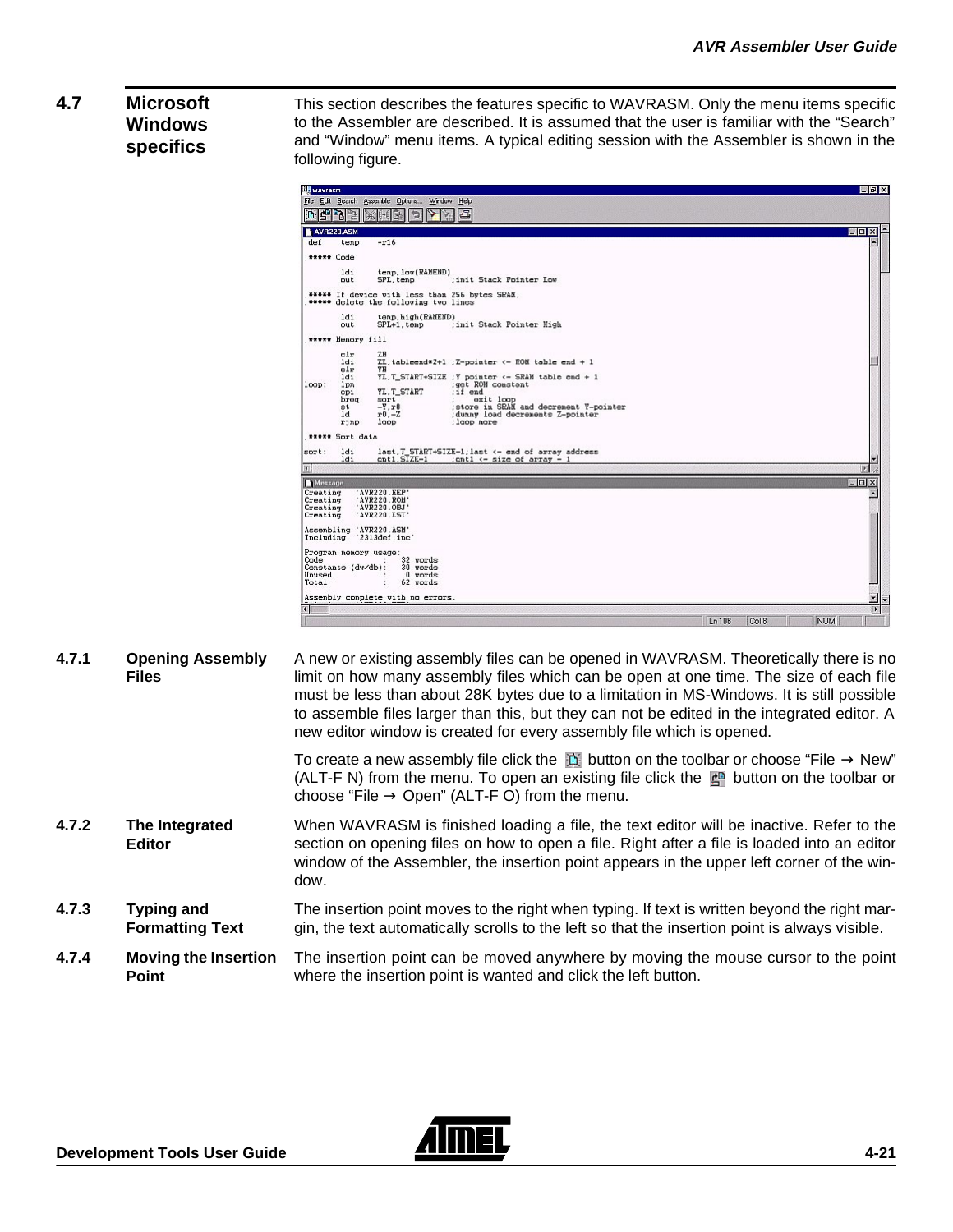To move the insertion point with the keyboard, use the following keys or key combinations:

| To move the insertion point:       | Press:          |  |  |  |
|------------------------------------|-----------------|--|--|--|
| to the right in a line of text     | Right arrow key |  |  |  |
| to the left in a line of text      | Left arrow key  |  |  |  |
| up in a body of text               | Up arrow key    |  |  |  |
| down in a body of text             | Down arrow key  |  |  |  |
| to the beginning of a line of text | Home            |  |  |  |
| to the end of a line of text       | End             |  |  |  |
| to the beginning of the file       | Ctrl+Home       |  |  |  |
| to the end of the file             | Ctrl+End        |  |  |  |

**4.7.5 Formatting Text** The keys in the table below describes the necessary operations to type in the text exactly as wanted.

| To:                             | Press:    |  |  |  |
|---------------------------------|-----------|--|--|--|
| insert a space                  | Spacebar  |  |  |  |
| delete a character to the left  | Backspace |  |  |  |
| delete a character to the right | Del       |  |  |  |
| end a line                      | Enter     |  |  |  |
| indent a line                   | Tab       |  |  |  |
| insert a tab stop               | Tab       |  |  |  |

To split a line, move the insertion point to the position where the break is wanted and press Enter.

To join two lines, move the insertion point to the beginning of the line to move, and press Backspace. The editor joins the line with the line above.

- **4.7.6 Scrolling** If a line of text is longer or wider than can be shown at one time, the file can be scrolled by using the scroll bars.
- **4.7.7 Editing Text** The Edit-menu contains some functions which can be of much help in editing. Text can be deleted, moved or copied to new locations. The Undo command can be used to revert the last edit. Transferring text to and from other windows or applications can be done via the clipboard. When text is deleted or copied with the commands Cut or Copy, the text is placed in the Clipboard. The Paste command copies text from the Clipboard to the editor.
- **4.7.8 Selecting Text** Before a command is selected from the Edit-menu to edit text, the text to operate on must first be selected.

Selecting text with the keyboard:

- 1. Use the arrow keys to move the insertion point to the beginning of the text to select.
- 2. Press and hold the Shift-key while moving the insertion point to the end of the text to select. Release the Shift-key. To cancel the selection, press one of the arrow keys.

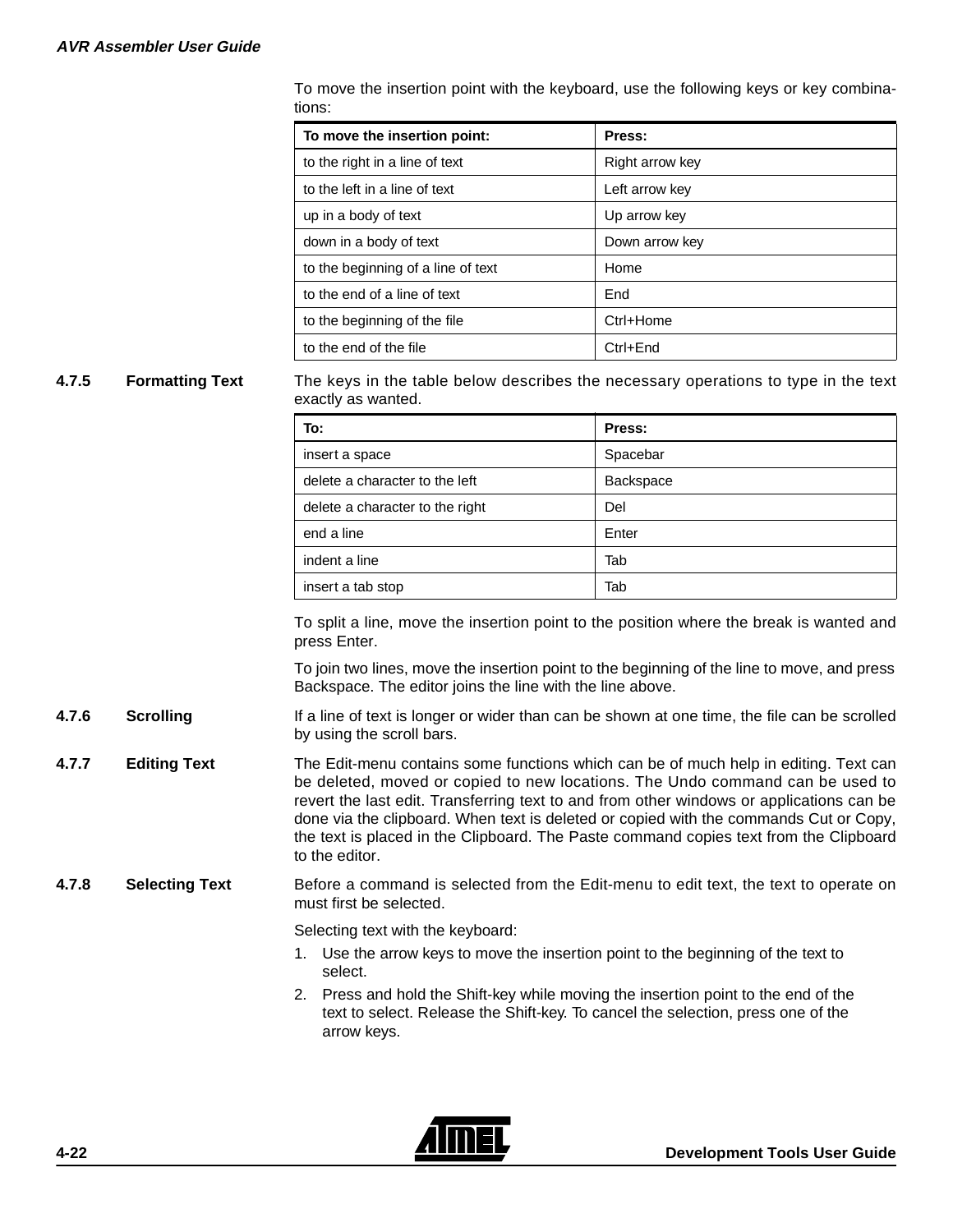Selecting text with the mouse:

- 1. Move the mouse cursor to the beginning of the text to select.
- 2. Hold down the left mouse button while moving the cursor to the end of the text to select. Release the mouse button.
- 3. To cancel the selection, press the left mouse button or one of the arrow keys.
- **4.7.9 Replacing Text** When text is selected, it can be immediately replaced it by typing new text. The selected text is deleted when the first new character is typed.

Replacing text:

- 1. Select the text to replace.
- 2. Type the new text.

### Deleting Text:

- 1. Select the text to delete.
- 2. Press the Del key.

To restore the deleted text, press the  $\ddot{\theta}$  key on the toolbar or choose "Edit  $\rightarrow$  Undo" (Alt+Backspace) from the menu immediately after deleting the text.

**4.7.10 Moving Text** Text can be moved from one location in the editor by first copy the text to the Clipboard with the Cut command, and then pasting it to its new location using the Paste command.

To move text:

- 1. Select the text to move.
- 2. Press the  $\mathbb X$  button on the toolbar or choose "Edit  $\rightarrow$  Cut" (Shift+Del) from the menu. The text is placed in the Clipboard.
- 3. Move the insertion point to the new location.
- 4. Press the  $\bar{b}$  button on the toolbar or choose "Edit  $\rightarrow$  Paste" (Shift+Ins) from the menu.

**4.7.11 Copying Text** If some text will be used more than once, it need not be typed each time. The text can be copied to the Clipboard with Copy, and can then be pasted in many places by using the Paste command.

To copy text:

- 1. Select the text to copy.
- 2. Click the  $\mathbb H$  button on the toolbar or choose "Edit  $\rightarrow$  Copy" (Ctrl+Ins) from the menu. The text is placed in the Clipboard.
- 3. Move the insertion point to the location to place the text.
- 4. Click the  $\bar{u}_0$  button on the toolbar or choose "Edit  $\rightarrow$  Paste" (Shift-Ins) from the menu.

**4.7.12 Undoing an Edit** The Undo command can be used to cancel the last edit. For example, text may accidentally have been deleted, or it has been copied to a wrong location. If the Undo command is chosen immediately after the mistake was done, the text will be restored to what it was before the mistake.

> To undo the last edit click the  $\Theta$  button on the toolbar or choose "Edit  $\rightarrow$  Undo" (Alt+Backspace) from the menu.

**4.7.13 Click On Errors** The Assembler has a click on error function. When a program is assembled, a message window appears on the screen. If errors are encountered, the errors are listed in this message window. If one of the error lines in the message window is clicked, the source line turns inverted red. If the error is in a included file, nothing happens.

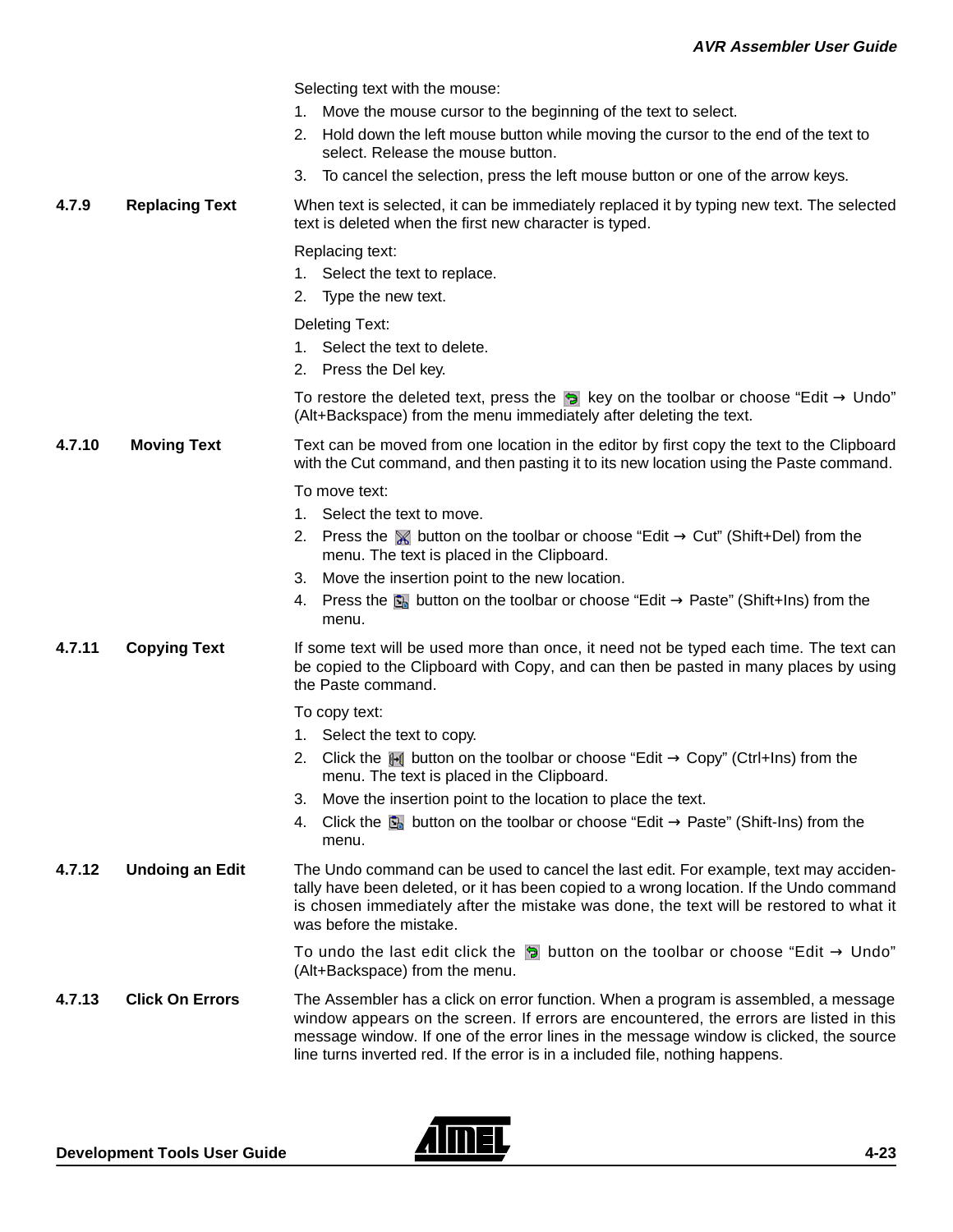This feature is demonstrated in the following figure:

| <b>进</b> wavrasm     |                        |                                                                                            |                                                                                             |  | $E$ $R$ $X$         |
|----------------------|------------------------|--------------------------------------------------------------------------------------------|---------------------------------------------------------------------------------------------|--|---------------------|
|                      |                        | Fle Edit Search Assemble Options Window Help                                               |                                                                                             |  |                     |
|                      |                        | DPBBXHGDPXAG                                                                               |                                                                                             |  |                     |
| AVR220.ASM           |                        |                                                                                            |                                                                                             |  | $  \times$          |
| def                  | temp                   | $=$ r16                                                                                    |                                                                                             |  | A                   |
| <b>***** Code</b>    |                        |                                                                                            |                                                                                             |  |                     |
|                      | 1d <sub>i</sub><br>put | temp, low(RAMEND)<br>SPL, tenp                                                             | :init Stack Pointer Low                                                                     |  |                     |
|                      |                        | : ***** If device with less than 256 bytes SRAM.<br>: ***** delete the following tvo lines |                                                                                             |  |                     |
|                      | ldi<br>out             | temp.high(RAMEND)<br>SPL+1, temp                                                           | :init Stack Pointer High                                                                    |  |                     |
|                      | : ***** Henory fill    |                                                                                            |                                                                                             |  |                     |
|                      | clear<br>1di<br>clr    | zн<br>YH                                                                                   | $ZI$ , tableend*2+1 ; Z-pointer <- ROM table end + 1                                        |  |                     |
| loop:                | ldi<br>1pm             | YL.T_START                                                                                 | YL.T_START+SIZE :Y pointer <- SRAM table end + 1<br>get ROM constant                        |  |                     |
|                      | cpi<br>breg            | sort                                                                                       | :if end<br>exit loop                                                                        |  |                     |
|                      | st.<br>1d<br>rjmp      | $-Y.r0$<br>$r0, -2$<br>laop                                                                | :store in SRAM and decrement Y-pointer<br>:dumny load decrements Z-pointer<br>:loop nore    |  |                     |
|                      | : ***** Sort data      |                                                                                            |                                                                                             |  |                     |
| sort:                | 1di<br>ldi             | $cnt1.SIZE-1$                                                                              | last, T_START+SIZE-1; last <- end of array address<br>: cntl $\leftarrow$ size of array - 1 |  |                     |
| H                    |                        |                                                                                            |                                                                                             |  | IE                  |
| <b>Message</b>       |                        |                                                                                            |                                                                                             |  | $=$ $\Box$ $\times$ |
| Creating<br>Creating |                        | ' AVR220. EEP'<br>'AVR220.ROM'                                                             |                                                                                             |  | ÷                   |
| Creating<br>Creating |                        | 'AVR220.0BJ'<br>'AVR220.LST'                                                               |                                                                                             |  |                     |
|                      |                        | Assembling 'AVR220.ASM'                                                                    |                                                                                             |  |                     |
|                      |                        | Including '2313def.inc'                                                                    | AVR220 ASM(103) : error : Unknown instruction opcode                                        |  |                     |
|                      |                        | Assembly complete with 1 error                                                             |                                                                                             |  |                     |
| Deleting             |                        | ' AVR220 . EEP'                                                                            |                                                                                             |  |                     |
| Deleting             |                        | 'AVR220.0BJ'                                                                               |                                                                                             |  |                     |
| Deleting             |                        | 'AVR220.ROM'                                                                               |                                                                                             |  | v.                  |
|                      |                        |                                                                                            |                                                                                             |  | <b>NUM</b>          |

If the message window line is doubleclicked, the file containing the error becomes the active window, and the cursor is placed at the beginning of the line containing the error. If the file containing the error is not opened (for instance an included file), then the file is automatically opened.

Note that this function points to lines in the assembled file. This means that if lines are added or removed in the source file, the file must be reassembled in order to get the line numbers right.

**4.7.14 Setting Program Options** Some of the default values of WAVRASM can be changed in the options menu. If "Options" is selected on the menu bar, the following dialog box pops up.

| <b>wAVRasm Options</b>                                                                                                |        |
|-----------------------------------------------------------------------------------------------------------------------|--------|
| LST<br>List-file extension<br>ROM<br><b>Output-file extension</b>                                                     |        |
| Output file format<br><b>C</b> Generic format<br>C Motorola S-record<br>C Intel Intellec 8/MDS<br>Wrap relative jumps | Cancel |
| $\nabla$ Save before assemble                                                                                         |        |

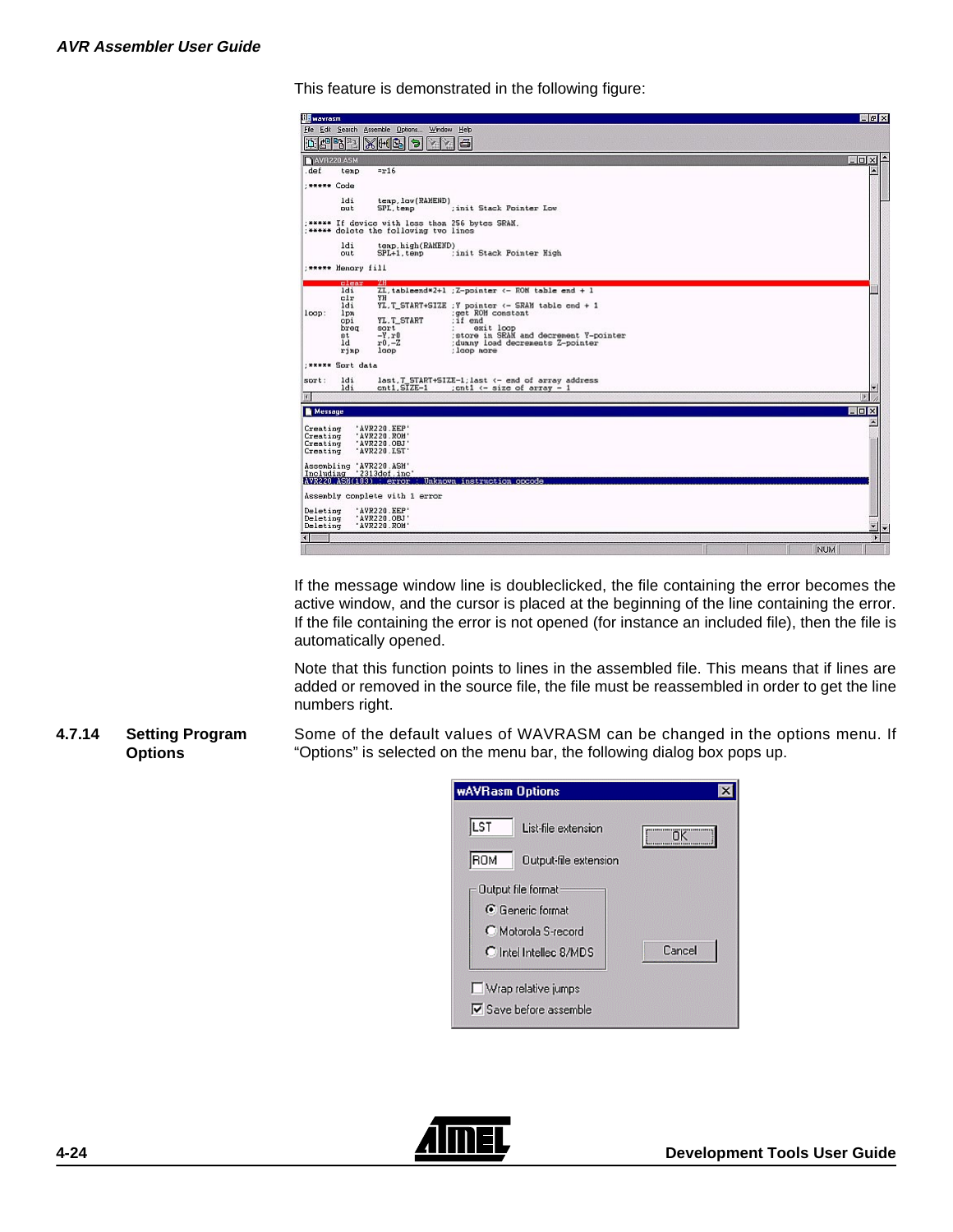In the box labeled "List-file extension" the default extension on the list file(s) is written, and in the box labeled "Output-file extension" the default extension of the output file is written. In the box labeled "Output file format" the type of format wanted on the output file can be selected. If the OK button is clicked, the values are remembered in subsequent runs of the Assembler. Note that the object file (used by the simulator) is not affected by these options; the extension of the object file is always 'OBJ' and the format is always the same. If an EEPROM Segment has been defined in the code, the assembler will also generate a file with extension 'EEP' which is the initial values for the EEPROM memory. This EEPROM initialization file is in the same format as the Output file format selected.

The "Wrap relative jumps" option tells the Assembler to use wrapping of addresses. This feature is only useful when assembling for devices with 4K words of program memory. Using this option on such devices, the relative jump and call instructions will reach the entire program memory.

The "Save before assemble" option makes the Assembler automatically save the contents of the editor before assembling is done.

**4.8 Command line version** For the MS-DOS command line version the Assembler is invoked by the command AVRASM [-m | -i | -g][-w] input.asm output.lst output.rom AVRASM will now read source from input.asm, produce the listfile output.lst, output.rom and the object file input.obj. The objectfile '\*.obj' is used by the MS-Windows simulator. The user can select which output format to generate by using one of the options -m (Motorola S-record), -i (Intel Hex) or -g (Generic). The Generic file format is used by default. The -w option tells the Assembler to use wrapping of addresses. This feature is only used when assembling for devices with 4K words of program memory. Using this switch on these devices, the relative jump and call instructions will reach the entire program memory.